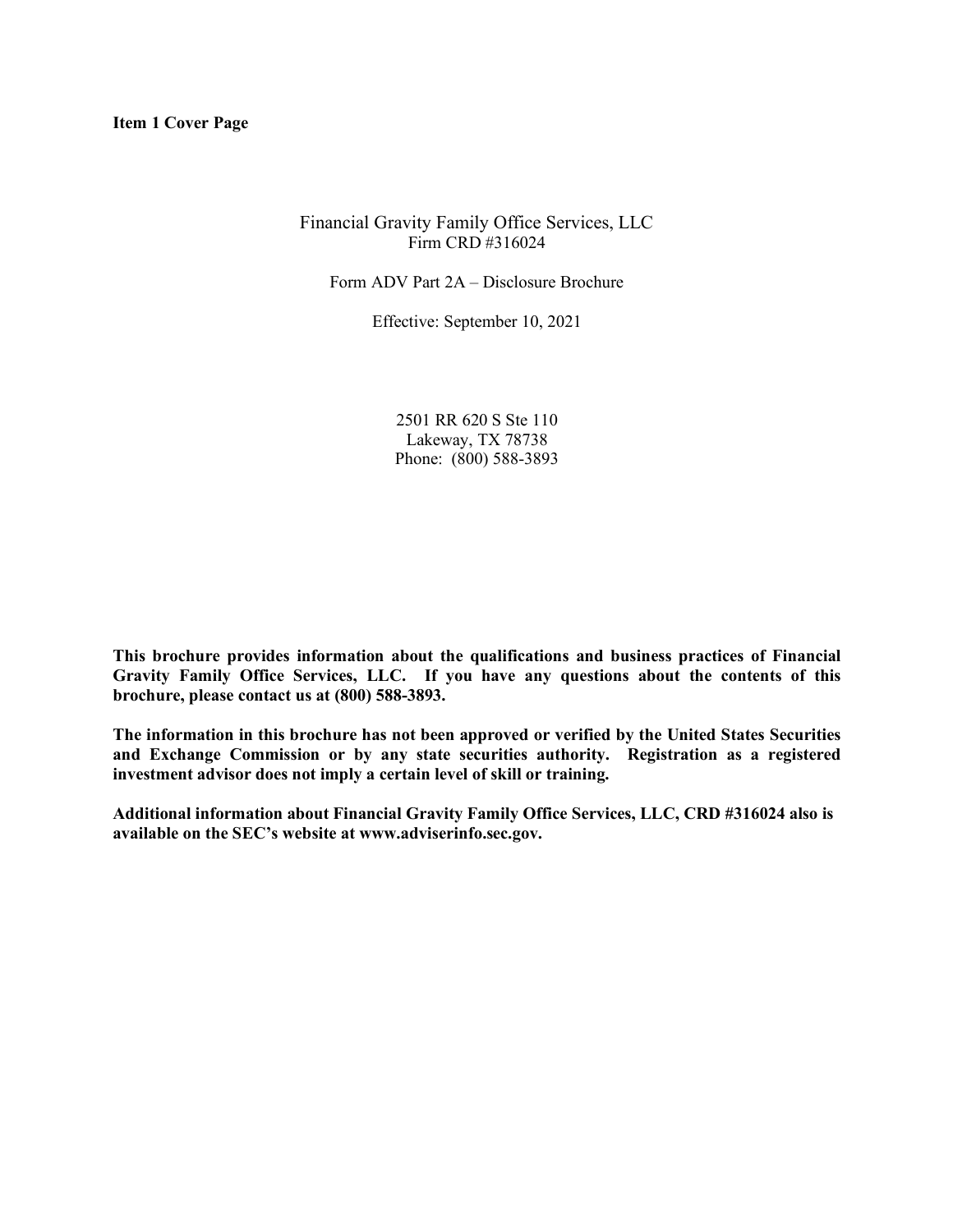### **Item 2 Material Changes**

Form ADV 2 is divided into two parts: *Part 2A (the "Disclosure Brochure")* and *Part 2B (the "Brochure Supplement"*). The Disclosure Brochure provides information about a variety of topics relating to an Advisor's business practices and conflicts of interest. The Brochure Supplement provides information about advisory personnel of Financial Gravity Family Office Services, LLC.

Financial Gravity Family Office Services, LLC. believes that communication and transparency are the foundation of its relationship with clients and will continually strive to provide its clients with complete and accurate information at all times. Family Gravity Family Office Services, Inc. encourages all current and prospective clients to read this Disclosure Brochure and discuss any questions you may have with us. And of course, we always welcome your feedback.

### Initial Filing

Financial Gravity Family Office Services, LLC is a new Registered Investment Advisor.

## Future Changes

From time to time, we may amend this Disclosure Brochure to reflect changes in our business practices, changes in regulations and routine annual updates as required by the securities regulators. This complete Disclosure Brochure or a Summary of Material Changes shall be provided to each Client annually and if a material change occurs in the business practices of Financial Gravity Family Office Services, LLC.

At any time, you may view the current Disclosure Brochure on-line at the SEC's Investment Adviser Public Disclosure website at www.adviserinfo.sec.gov.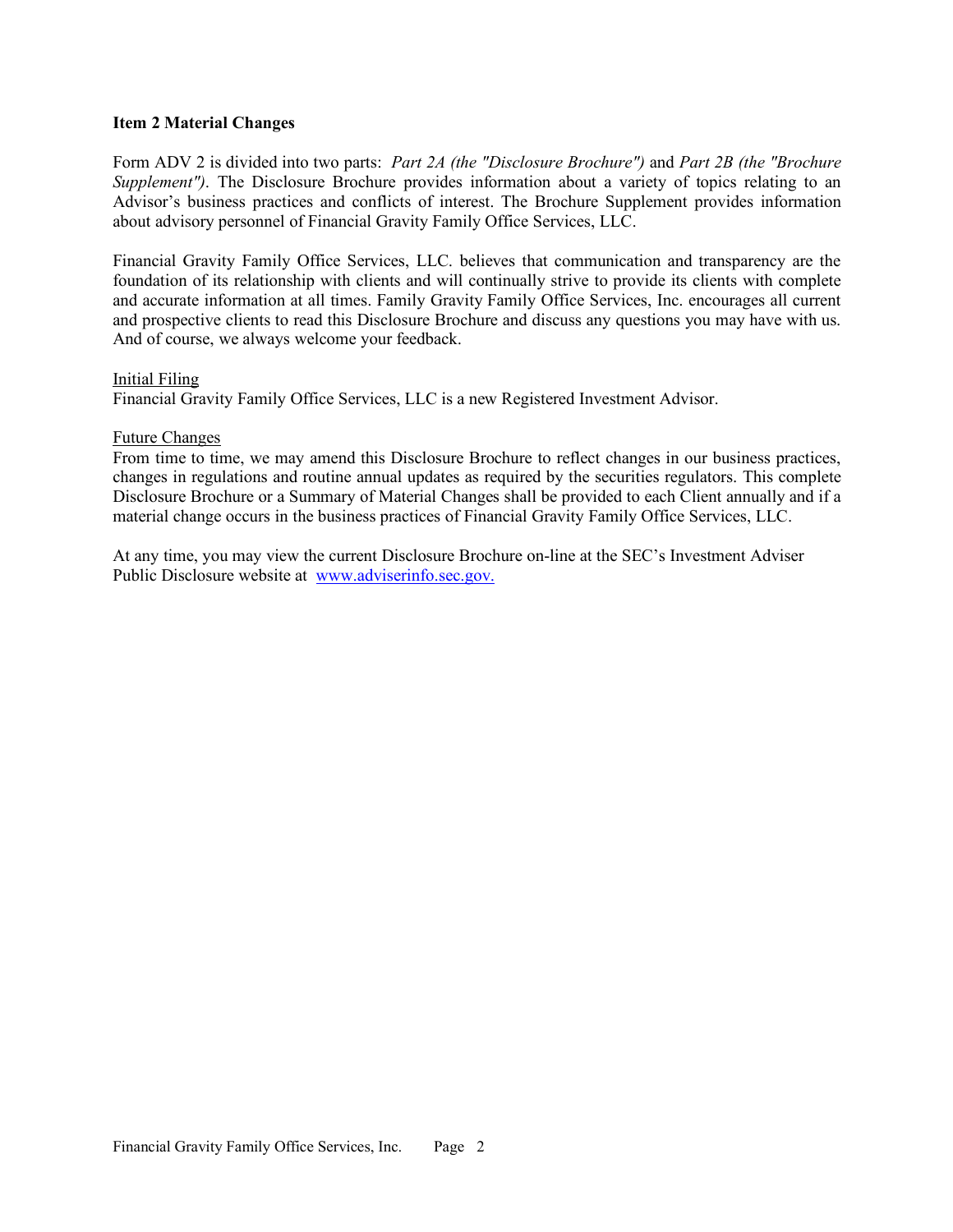# **Item 3 Table of Contents**

| Item 11 Code of Ethics, Participation or Interest in Client Transactions and Personal Trading 18 |    |
|--------------------------------------------------------------------------------------------------|----|
|                                                                                                  |    |
|                                                                                                  |    |
|                                                                                                  |    |
|                                                                                                  |    |
|                                                                                                  | 21 |
|                                                                                                  | 21 |
|                                                                                                  | 21 |
|                                                                                                  | 23 |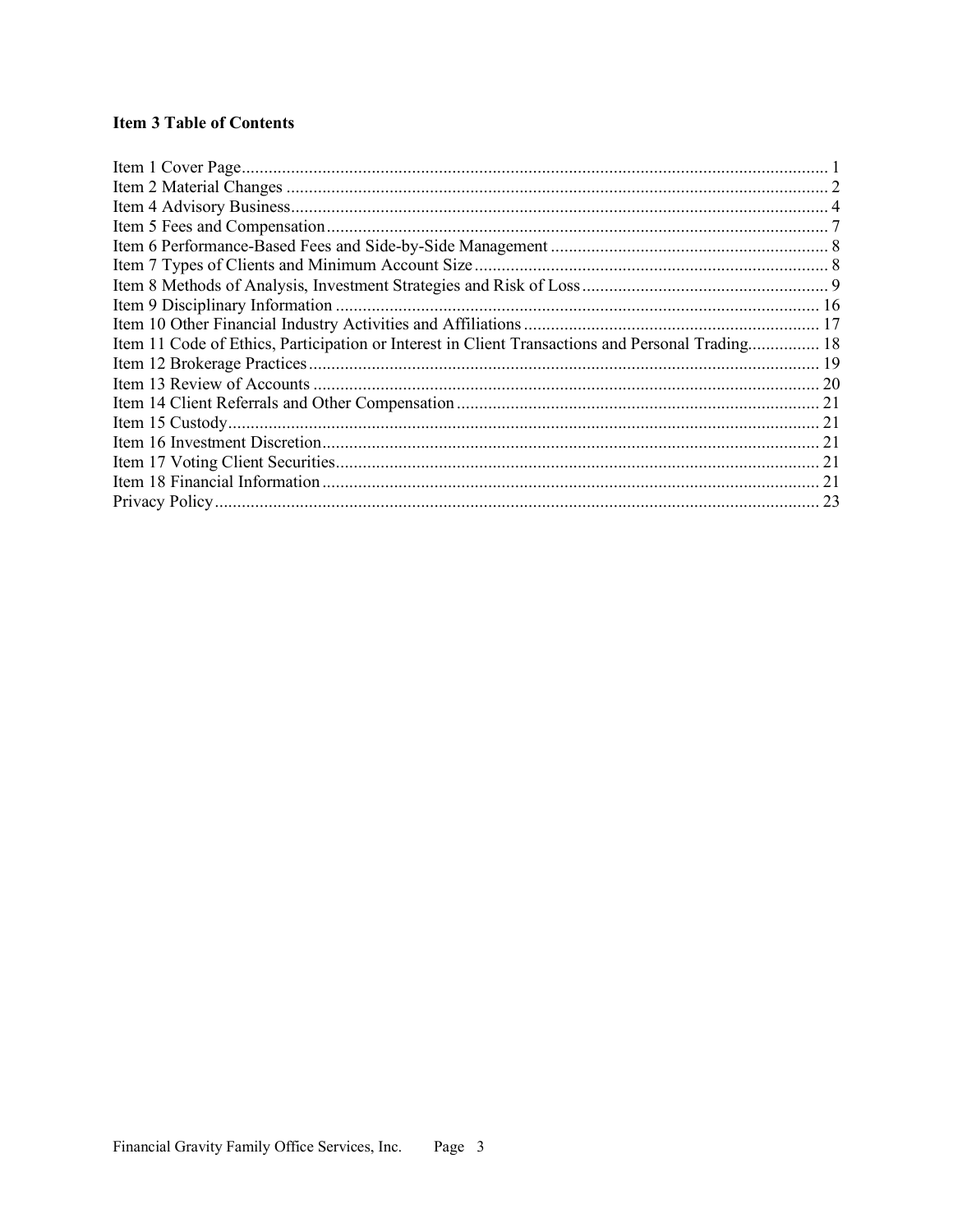## **Item 4 Advisory Business A. Description of Advisor Firm.**

Financial Gravity Family Office Services, LLC ("Advisor") entity was formed in the state of Texas in June 2020 as a Limited Liability Company. As of September 9, 2021, the Advisor is registered as an investment advisor with the Securities and Exchange Commission ("SEC"). The owner of the firm is Financial Gravity Companies, Inc. and the indirect owners are Scott C. Winters, Managing Member, John D. Pollock, Member, Gary Nemer, Member and William Nelson, Member.

The Advisor offers financial planning, investment supervisory and investment management services to clients. For a more complete description see Item 4 B.

# **B**. **Description of Advisory Services Offered**

# **Comprehensive or Tailored Financial Planning**

The Advisor's comprehensive or tailored financial planning services are addressed based on the needs of the client. The topics covered include any or all of the following areas of interest/concern. The client and advisor will work together to select the specific areas to cover. These areas may include, but are not limited to, the following services:

- § **Monthly Cash Flow Management:** The Advisor believes that what gets measured gets managed, and that personal financial management all begins with a basic understanding of your everyday spending habits. To gain this understanding, we will review your income and expenses and determine your current monthly savings, or deficits, along with advice on prioritizing how any savings should be leveraged, or how expenses could be reduced if they are exceeding your income. We may also recommend an appropriate cash reserve that should be considered for emergencies such as a loss of job, or an unexpected large repair, along with a review and recommendation of bank accounts (including higher interest paying money market funds) for these reserves, and strategies to meet these goals.
- **Debt/Loan Management:** We will provide advice on which loans to pay off first, or possibly refinance, based on factors such as your credit score, interest rates, maturity dates, and any income tax ramifications. The Advisor believes that debt with favorable low interest rates can at times be advantageous, and leveraged to your advantage. Together we will review all outstanding loans, including but not limited to, credit cards, student loans, home mortgages, auto loans, and personal loans, and then create a prioritized debt management plan best suited for your situation.
- § **Investment Analysis:** This involves a review of your current portfolio, developing an asset allocation strategy that aligns with your financial goals and risk tolerance, providing information and strategies on investing in stocks, bonds and mutual funds, reviewing employee retirement plans and stock options, as well as assisting you in establishing your own investment account at a selected custodian. The strategies and types of investments we may recommend are further discussed in Item 8 of this brochure.
- **Employee Benefits Optimization:** We will provide a review and analysis as to whether you, as an employee, are taking maximum advantage of the employee benefits offered to you by your employer. If you are a business owner, we will consider and/or recommend the various benefit programs that can be structured to meet both business and personal retirement goals.
- **Financial Goals:** We will help you identify specific financial goals and develop plans to attain each of them. Goals could include, but are not limited to, saving for a down payment for a home, paying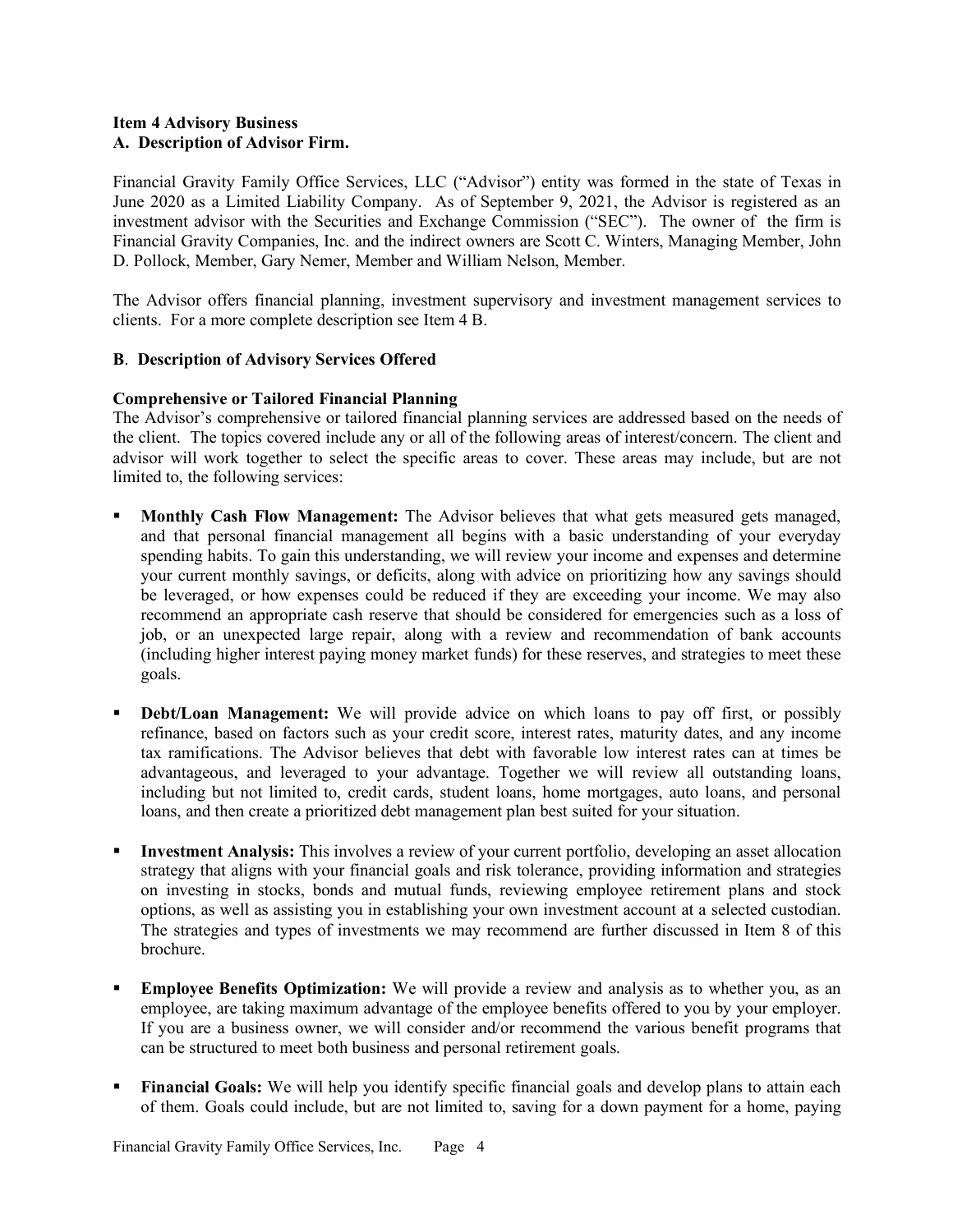off student debt, buying a new car, funding a child's education, or saving for an upcoming vacation. We will identify what you wish to accomplish, create a budget/plan for each goal, determine how much to fund the plan and how often, and then track your progress and adjust accordingly if anything may change the timing, need or desire to achieve each goal.

- § **College Savings:** Includes projecting the amount of funding that will be needed to pay for a child's public/private college or post-secondary education. Recommendations as to tax advantages savings plans and investing strategies are included, and, if needed, we will review your financial picture as it relates to eligibility for financial aid and/or the best way to contribute to a grandchild's education (if appropriate).
- **Insurance Review:** Review of existing policies to ensure proper coverage for life, health, disability, liability, home and automobile, as well as an analysis/recommendation for any savings opportunities. We recommend that you consult with a licensed insurance professional before initiating any insurance policy changes.
- **Retirement Planning:** The Advisor's retirement planning services typically include projections of the likelihood that you will have enough money to comfortably retire at a desired age. For situations where projections show less than optimal results, we may make recommendations that present improved possible outcomes by adjusting certain variables (i.e., working longer, saving more, spending less, taking more risk with investments). If you are near retirement or already retired, advice may be given on appropriate investment and distribution strategies to minimize the likelihood of running out of money or having to adversely alter spending during your retirement years.
- § **Tax Planning Strategies:** Advice may include ways to minimize your current and future income taxes as a part of your overall financial planning strategy. For example, we may make recommendations on which type of account(s) or specific investments to be owned based in part on their "tax efficiency," or "tax deferred status," with consideration that there is always a possibility of future changes to federal, state and local tax laws and rates that may impact your situation.

We recommend that you consult with a qualified tax professional before initiating any tax planning strategy, and we may provide you with contact information for accountants or attorneys who specialize in this area if you wish to hire someone for such purposes. From time-to-time, we will participate in meetings or phone calls between you and your tax professional with your approval or request.

**Estate Planning:** This typically includes an analysis of your exposure to estate taxes and establishing or reviewing your current estate plan, which may include whether you have a will, designated beneficiaries on your accounts, powers of attorney, trusts and other related documents/plans. Our advice also may include ways for you to minimize, or avoid, estate taxes through implementing appropriate estate planning strategies, such as the use of applicable trusts.

We always recommend that you consult with a qualified attorney when you initiate, update, or complete estate planning activities. We may provide you with contact information for attorneys who specialize in estate planning when you wish to hire an attorney for such purposes. From time-to-time, we will participate in meetings or phone calls between you and your attorney with your approval or request.

#### **Investment Supervisory and Management Services**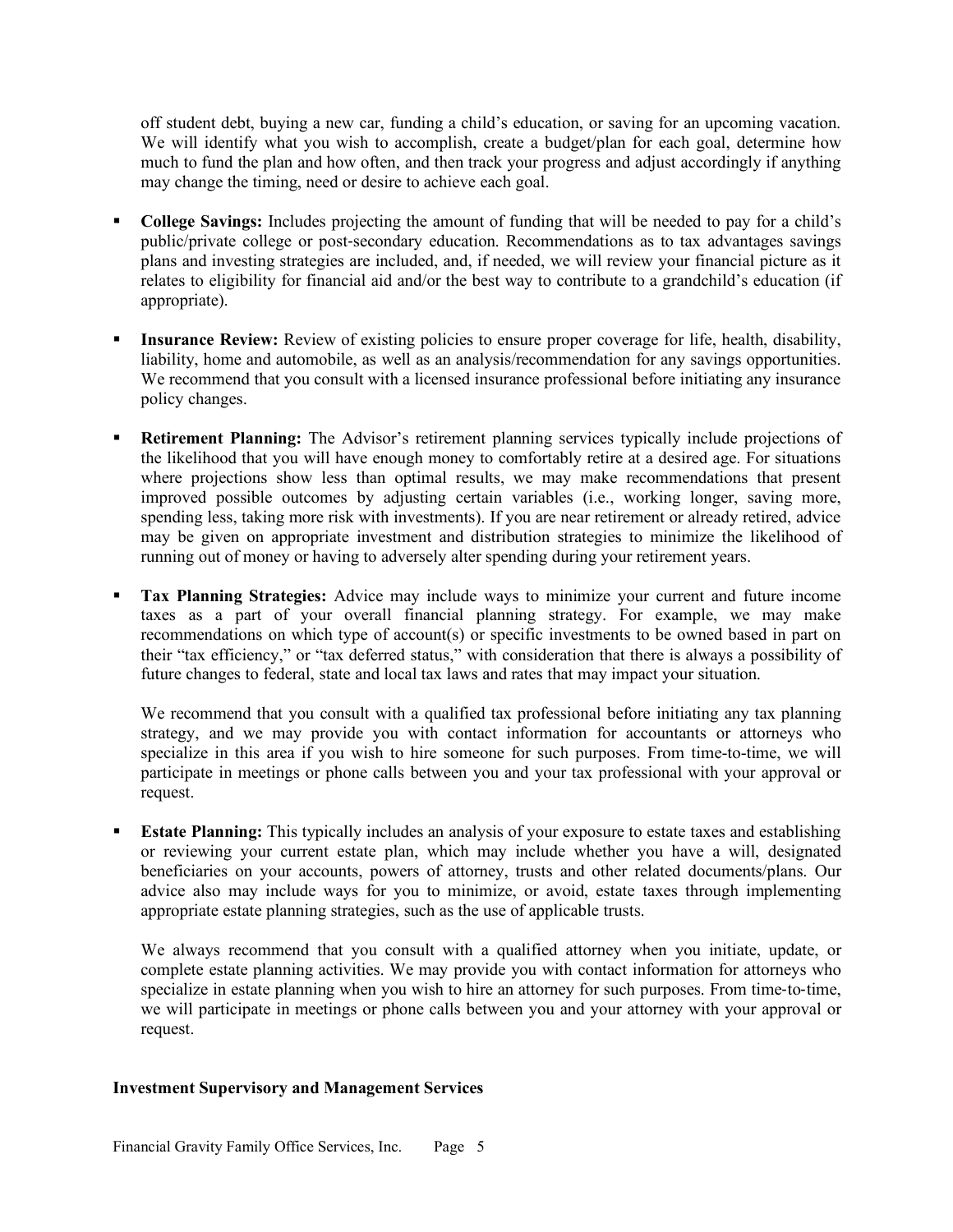Should the client elect to engage the Advisor for the implementation of the financial plan, the Advisor offers investment supervisory and management services based on the individual goals, objectives, time horizons, and risk tolerance of each client. Once established, an Investment Policy Statement is created for each client, which outlines the client's current financial situation (age, income, tax levels, and risk tolerance). The Advisor evaluates the current investments of each client, and then constructs an investment plan and recommended portfolio that matches each client's specific situation. The Advisor requires discretionary authority from clients in order to select securities and the custodian will execute transactions without permission from the client prior to each transaction.

Clients may engage the Advisor to manage and/or offer investment advice on certain investments that are not maintained at their primary custodian, such as assets held in employer sponsored retirement plans, and/or assets held in qualified tuition plans (e.g.,  $401(k)$ 's, 529 plans). In these situations the Advisor directs or recommends the allocation of client assets among the various investment options available in each plan/custodian.

The Advisor's recommended portfolios generally consist of exchange-listed securities, securities traded over the counter, foreign issuers, warrants, corporate debt securities, certificate of deposit, municipal securities, Exchange Traded Funds (ETFs), mutual funds, United States government securities, variable life insurance, variable annuities, options contracts on securities and commodities and interests in partnerships investing in real estate. Investing in these types of securities helps to diversify an investment portfolio.

## **Advisor Agreements**

Investment supervisory and management services are provided under the terms of a written advisor agreement executed by the Advisor and the client.

## **Selection of Other Advisors**

The Advisor periodically recommends and refers clients to either an unaffiliated third party money manager/investment advisor or alternatively, to our affiliate, Sofos Investments, Inc. a registered investment advisor through their Managed Account programs. ("referred to as sub-advisors"). In these arrangements, the client will enter into a program and investment advisory agreement with the subadvisor. The Advisor will assist and advise the client in establishing investment objectives for the subadvisor and continue to provide oversight of the client account and ongoing monitoring of the activities of the sub-advisor. The sub-advisor will develop an investment strategy to meet those objectives by identifying appropriate investments and monitoring such investments. In consideration for such services, the sub-advisor will charge a program fee that includes the investment advisory fee of the sub-advisor, the administration of the program and trading, clearance and settlement costs. The sub-advisor will add the Advisor's investment advisory fee (described below in Item 5) and will deduct the overall fee from the client account monthly in arrears based on the market value of the assets in the client account at the end of the preceding month.

Clients need to be aware that when they are referred to Sofos Investments, Inc. ("Sofos") our affiliated company this presents a conflict of interest. Investment Advisor Representatives have an incentive to direct clients to Sofos and will be compensated by the Advisor and by the affiliated company either for the referral or as an owner of the affiliated entity. Clients can invest directly with Sofos but will not receive the benefit of advice of the Investment Advisor Representative of the Advisor. The Advisor will always act as a fiduciary and in the best interest of the client when determining which sub-advisor to recommend to clients. Ultimately, clients can accept or reject the recommended sub-advisor recommended to them by the Advisor.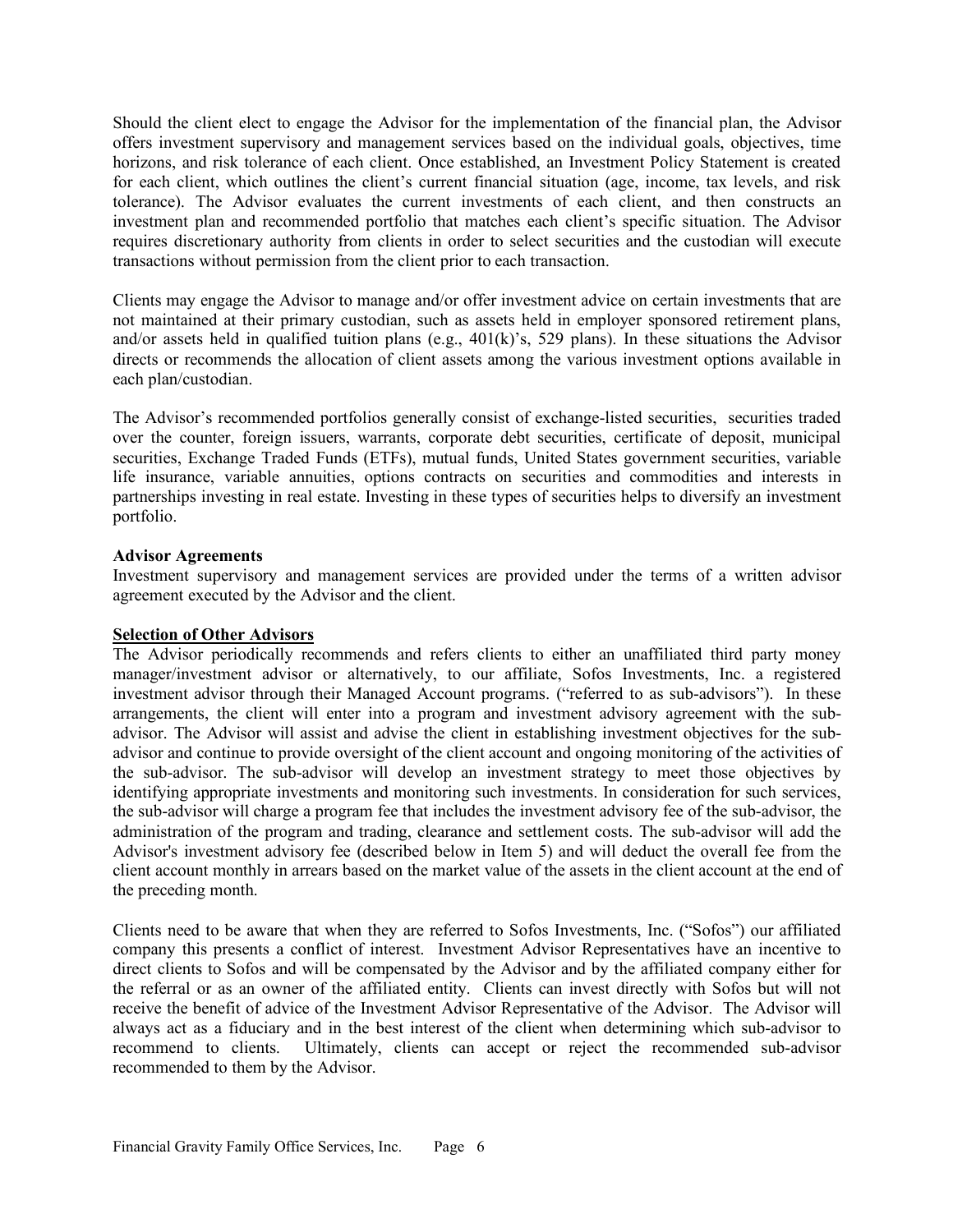The client, prior to entering into an agreement with a sub-advisor selected by the Advisor, will be provided with that sub-advisor's Brochure. Clients are encouraged to read the Brochure in its entirety. In addition, the Advisor and its client will agree in writing that the client's account will be managed by that selected sub-advisor on a discretionary basis.

## **Seminars/Workshops**

The Advisor also offers educational seminars or workshops on topics including but not limited to, general information concerning investing, financial and estate planning, business and tax planning, as well as the services provided by the Advisor. The Advisor will not charge a fee for these seminars or workshops.

# **C. Clients Tailored Services and Client Imposed Restrictions**

The Advisor will tailor its advisory services to its client's individual needs based on meetings and conversations with the client. If clients wish to impose certain restrictions on investing in certain securities or types of securities, the Advisor will address those restrictions with the client to have a clear understanding of the client's requirements.

For clients who are referred to sub-advisors for management of their portfolios, those sub-advisors may have established model portfolios with specific asset allocations and targets that cannot be altered, with client-imposed restrictions. Clients need to be aware that the model portfolio will not be tailored to the client specifically. Therefore, clients will not be able to impose restrictions on investing in certain securities or types of securities. The Advisor invites clients to discuss any concerns they may have with any of the holdings in the model portfolios.

# **D. Wrap Fee Programs**

The Advisor does not provide portfolio management services to wrap fee programs.

## **E. Assets Under Management**

As of August 3, 2021, the Advisor does not have any clients therefore does not have client assets under management.

Discretionary assets: \$0 Non-discretionary assets: \$0

# **Item 5 Fees and Compensation A. & B. Method of Compensation and Fee Schedule and Client Payment of Fees**

## Asset Management Fees

Pursuant to an investment advisory contract signed by each client, the client will pay the Advisor a monthly management fee, payable in arrears, based on the value of portfolio assets of the account on the last business day of the preceding month. The range of the annual management fee is 0.5% to 1.50%.

This fee may be negotiated by the Advisor. This fee is negotiated based on anticipated future earning capacity, anticipated future additional assets, dollar amount of assets to be managed, related accounts, account composition, negotiations with client, etc. Asset management fees will be automatically deducted from the client account on a monthly basis by the qualified custodian. The client will give written authorization permitting the Advisor to be paid directly from their account held by the custodian. The custodian will send a monthly statement to the client. Clients are encouraged to review the monthly statement and notify the Advisor of any discrepancies.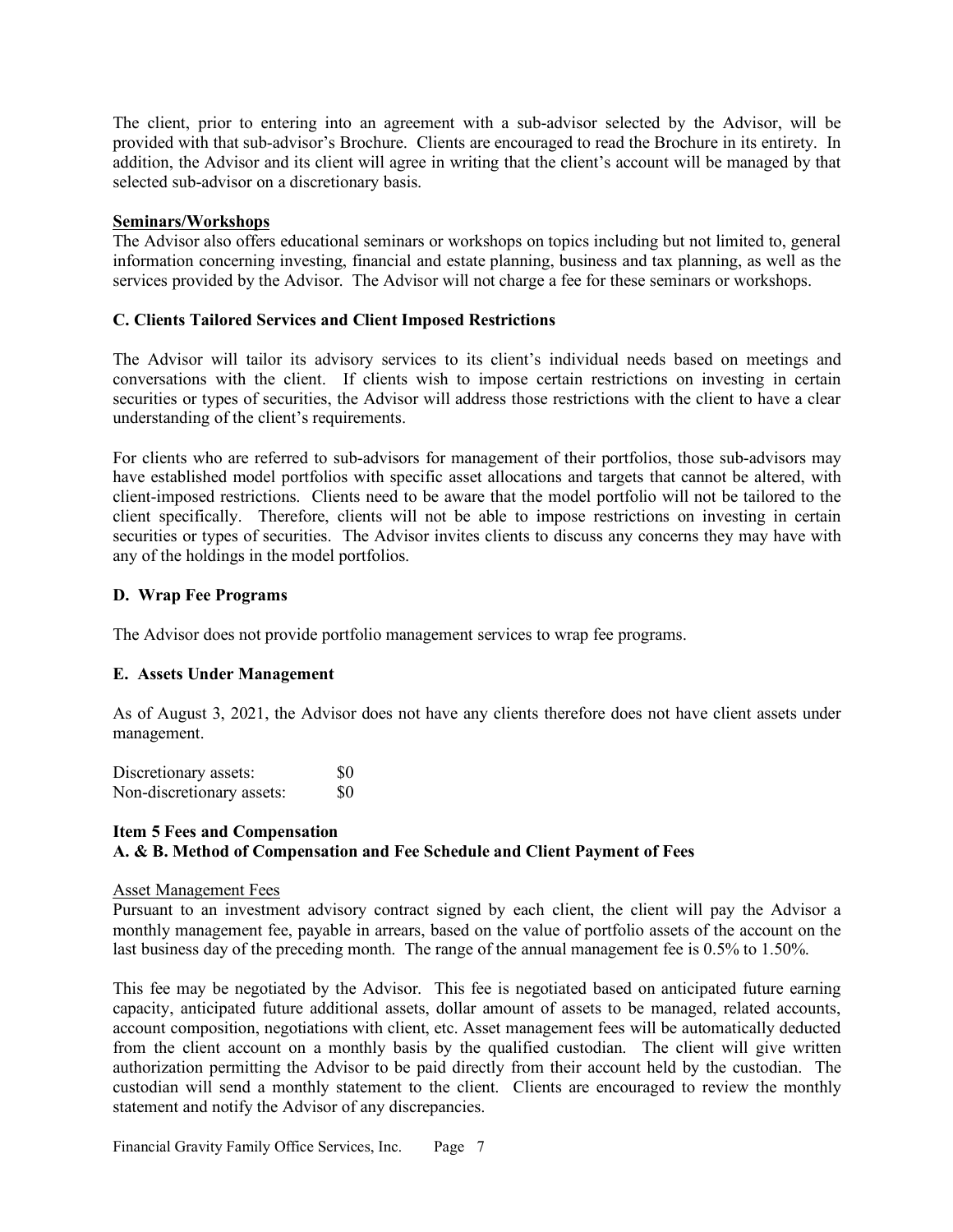## Hourly Fee

The Advisor will charge an hourly fee for comprehensive or tailored financial planning. The Advisors hourly fee will be billed at a rate of \$250 per hour and will be negotiated and agreed upon by the parties in advance. Hourly fee-based clients are billed one half of the fee at the time of signing the Agreement with the Advisor and the other one half upon delivery of the financial plan or written report to the client. If the final fee is not paid by the client at the delivery of the financial plan or written report, the client is required to pay the fee within 5 days of delivery of the financial plan or written report. The fee will be based upon the anticipated number of hours it will take to complete the financial plan or project. If the client terminates the Agreement with the Advisor prior to the Advisor's completion of the financial plan or project, any fees due the Advisor will be invoiced to the client and payable within 5 days of delivery of the invoice. If the Advisor completes the financial plan or project in less time than originally planned, the Advisor will refund to the client a pro-rata share of the fee the client paid. The Advisor will refund the pro-rata fee to the client within 5 days of delivery of the financial plan or written report. The Advisor will deliver the financial plan or report to the client within six months of the start of the engagement.

# **C. Additional Client Fees Charged**

All fees paid to the Advisor for investment advisory services are separate and distinct from the expenses charged by mutual funds to their shareholders and the product sponsor in the case of variable insurance products. These fees and expenses are described in each fund's or variable product's prospectus. These fees will generally include a management fee and other fund expenses.

At no time will the Advisor accept or maintain custody of a client's funds or securities except for authorized fee deduction. Client is responsible for all custodial, securities and brokerage execution fees charged by the custodian and executing broker-dealer. The Advisors fee is separate and distinct from the custodian and execution fees. See Item 12 Brokerage Practices, for further information of brokerage and transaction costs.

## **D. Prepayment of Client Fees**

A portion of the Advisor's hourly fee for financial planning services is payable in advance. Upon termination, any fees paid in advance will be prorated to the date of termination and any excess will be refunded to client.

## **E**. **External Compensation for the Sale of Securities to Clients**

Not applicable to the Advisor or its supervised persons.

## **Item 6 Performance-Based Fees and Side-by-Side Management**

The Advisor does not charge performance-based fees and therefore does not engage in side-by-side management.

## **Item 7 Types of Clients and Minimum Account Size**

The Advisor will offer its services to individuals, pension and profit sharing plans, trusts, estates, or charitable organizations.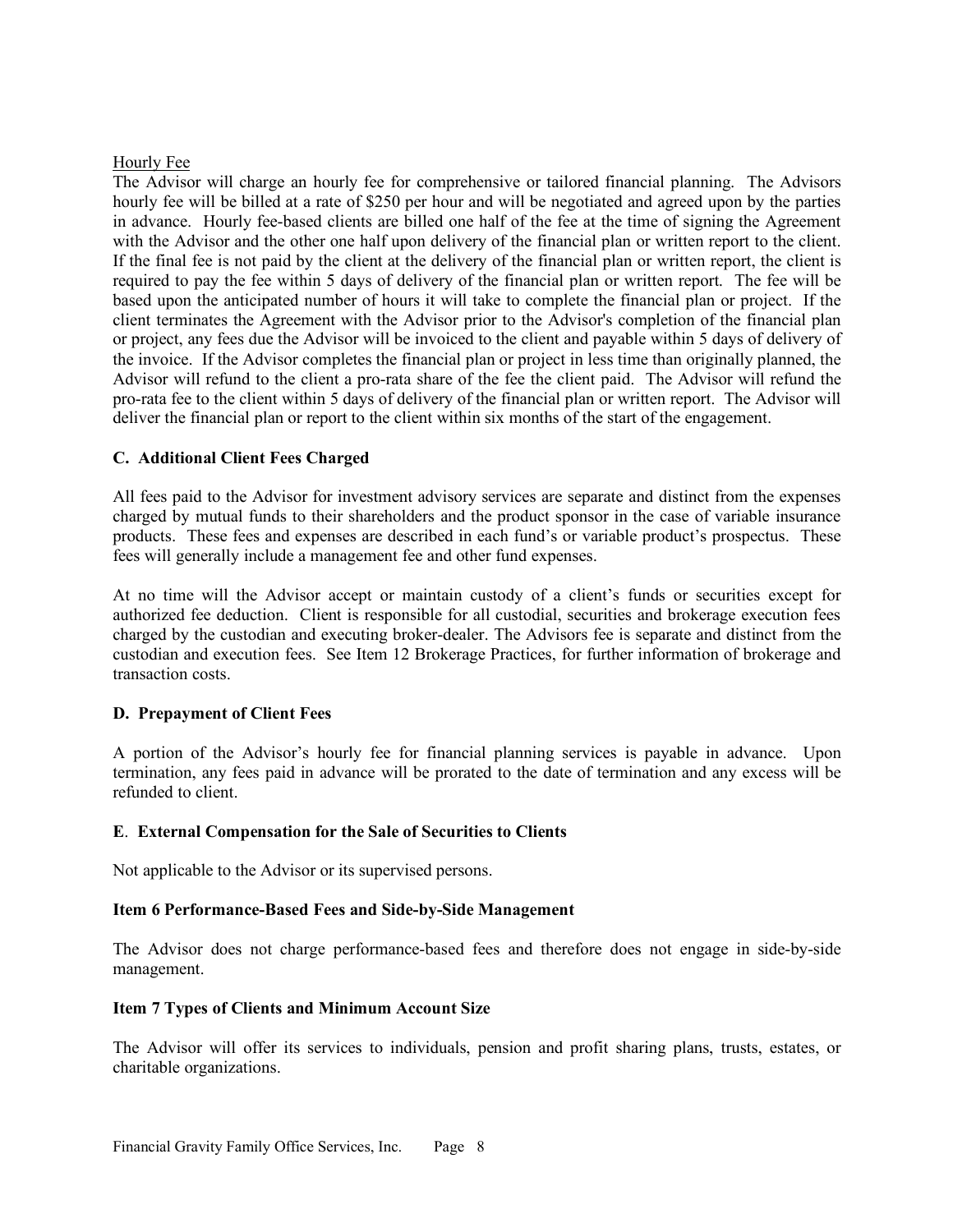The Advisor's cumulative minimum account requirement for opening and maintaining an account is \$25,000. However, based on facts and circumstances the Advisor, at its sole discretion, can negotiate to accept accounts with a lower value.

# **Item 8 Methods of Analysis, Investment Strategies and Risk of Loss A. Methods of Analysis and Investment Strategies**

For clients that the Advisor is managing their portfolio, the Advisor utilizes fundamental, technical or cyclical analysis techniques in formulating investment advice or managing assets for clients. For clients who are referred to a sub-advisor for management of their portfolio, that sub-advisor will have their own methods of analysis and investment strategies. Clients will be provided with the recommended subadvisor's Brochure and are encouraged to read it in its entirety.

The descriptions of fundamental, technical or cyclical analysis are as follows:

Fundamental analysis of businesses involves analyzing its financial statements and health, its management and competitive advantages and its competitors and markets. Fundamental analysis is performed on historical and present data but with the goal of making financial forecasts. There are several possible objectives; to conduct a company stock valuation and predict its probable price evolution; to make a projection on its business performance; to evaluate its management and make internal business decisions and to calculate its credit risk. The risk assumed is that the market will fail to reach expectations of perceived value.

Technical analysis is a method of evaluating securities by relying on the assumption that market data, such as charts of price, volume and open interest can help predict future (usually short-term) market trends. Technical analysis assumes that market psychology influences trading in a way that enables predicting when a stock will rise or fall. The risk is that markets do not always follow patterns and relying solely on this method may not work long term.

Cyclical analysis of economic cycles is used to determine how these cycles affect the returns of an investment, an asset class or an individual company's profits. Cyclical risks exist because the broad economy has been shown to move in cycles, from periods of peak performance followed by a downturn, then a trough of low activity. Between the peak and trough of a business or other economic cycle, investments fall in value to reflect the uncertainty surrounding future returns as compared with the recent past. The risks with this strategy are two-fold 1) the markets do not always repeat cyclical patterns and 2) if too many investors begin to implement this strategy, it changes the very cycles they are trying to take advantage of.

The investment strategies the Advisor will implement include long term purchases of securities held at least for one year; short term purchases for securities sold within a year; option writing, including covered options, uncovered options or spreading strategies.

*Clients need to be aware that investing in securities involves risk of loss that clients need to be prepared to bear.*

# **B. Investment Strategy and Method of Analysis Material Risks**

The methods of analysis and investment strategies followed by the Advisor are utilized across all of the Advisors clients, as applicable. One method of analysis or investment strategy is not more significant than the other as the Advisor is considering the client's portfolio, risk tolerance, time horizon and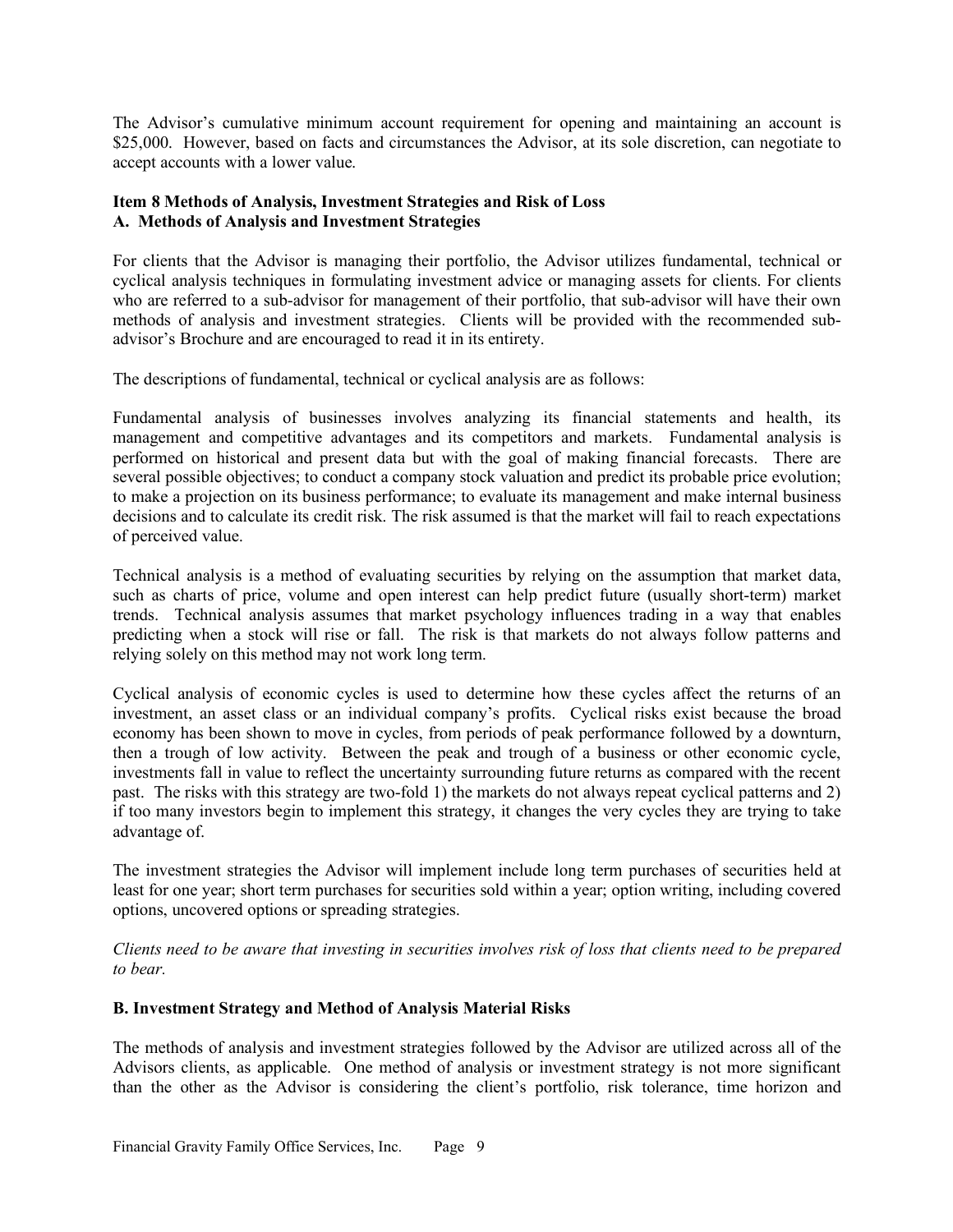individual goals. However, the client should be aware that with any trading that occurs in the client account, the client will incur transaction and administrative costs.

Clients are encouraged to read the Brochure of the recommended sub-advisor to understand their investment strategies and methods of analysis.

## **C. Security Specific Material Risks**

Every type of investment, including mutual funds, involves risk. Risk refers to the possibility that you will lose money (both principal and any earnings) or fail to make money on an investment. A fund's investment objective and its holdings are influential factors in determining how risky a fund is. Reading the prospectus will help you to understand the risk associated with that particular fund.

Generally speaking, risk and potential return are related. This is the risk/return trade-off. Higher risks are usually taken with the expectation of higher returns at the cost of increased volatility. An investment with higher risk has the potential for higher return, it also has the greater potential for losses or negative returns. The school of thought when investing in suggests that the longer your investment time horizon is the less affected you should be by short-term volatility. Therefore, the shorter your investment time horizon, the more concerned you should be with short-term volatility and higher risk.

Below is a list of some of the risks to consider when investing:

**Call Risk**. The possibility that falling interest rates will cause a bond issuer to redeem—or call—its highyielding bond before the bond's maturity date.

**Country Risk**. The possibility that political events (a war, national elections), financial problems (rising inflation, government default), or natural disasters (an earthquake, a poor harvest) will weaken a country's economy and cause investments in that country to decline.

**Credit Risk**. The possibility that a bond issuer will fail to repay interest and principal in a timely manner. Also called default risk.

**Currency Risk**. The possibility that returns could be reduced for Americans investing in foreign securities because of a rise in the value of the U.S. dollar against foreign currencies. Also called exchange-rate risk.

**Income Risk**. The possibility that a fixed-income fund's dividends will decline as a result of falling overall interest rates.

**Industry Risk**. The possibility that a group of stocks in a single industry will decline in price due to developments in that industry.

**Inflation Risk**. The possibility that increases in the cost of living will reduce or eliminate a fund's real inflation-adjusted returns.

**Interest Rate Risk**. The possibility that a bond fund will decline in value because of an increase in interest rates.

**Manager Risk**. The possibility that an actively managed mutual fund's investment adviser will fail to execute the fund's investment strategy effectively resulting in the failure of stated objectives.

Financial Gravity Family Office Services, Inc. Page 10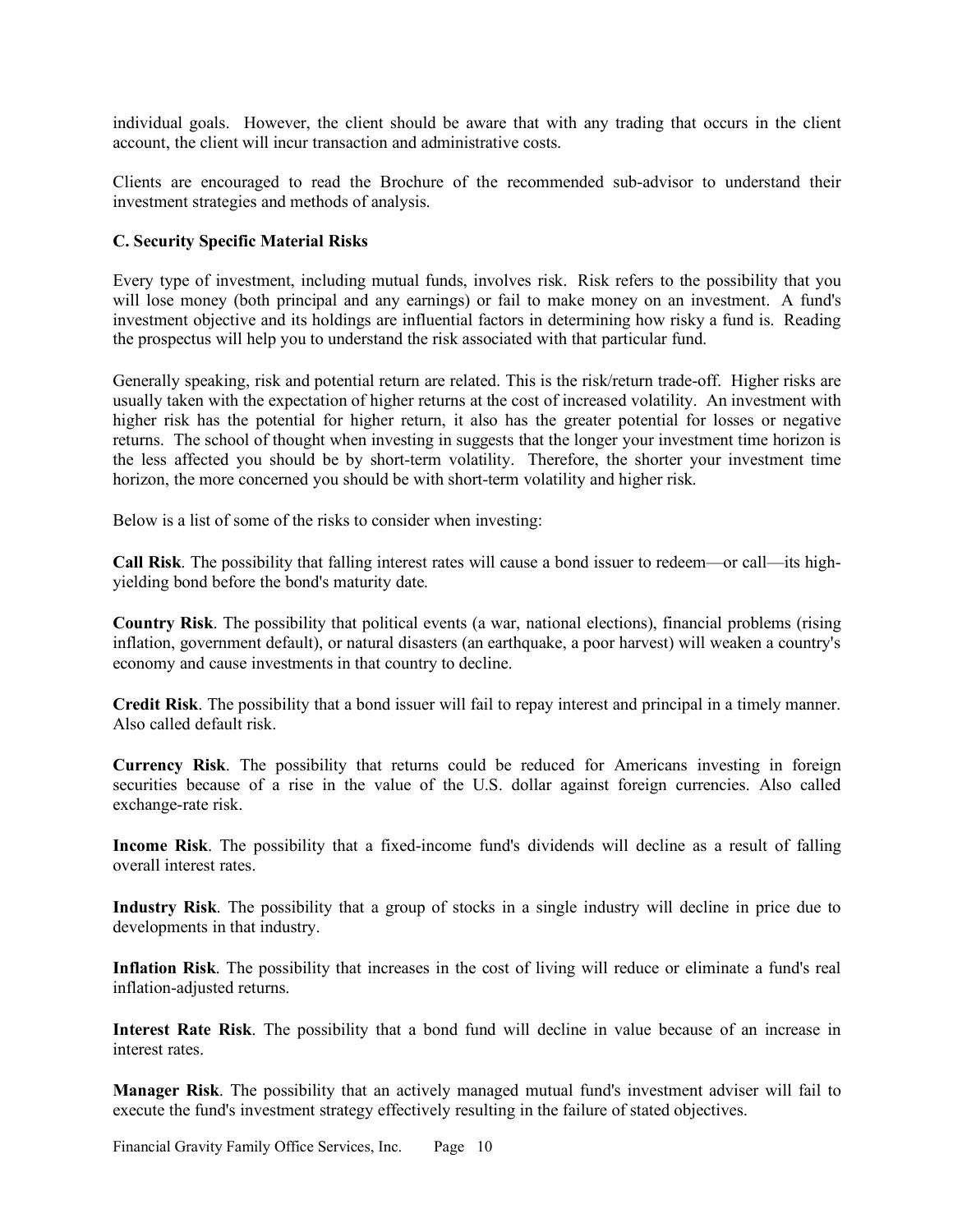**Principal Risk**. The possibility that an investment will go down in value, or "lose money," from the original or invested amount.

**Pandemic Risk.** Large-scale outbreaks of infectious disease that can greatly increase morbidity and mortality over a wide geographic area, crossing international boundaries, and causing significant economic, social, and political disruption.

**Asset Class Risk**. Securities in your portfolio(s) or in underlying investments such as mutual funds may underperform in comparison to the general securities markets or other asset classes.

**Concentration Risk**. To the extent that the Advisor recommends portfolio allocations that are concentrated in a particular market, industry or asset class, your portfolio is susceptible to loss due to adverse occurrences affecting that market, industry, or asset class.

**Equity Securities Risk.** Equity securities are subject to changes in value that are attributable to market perception of a particular issuer or general stock market fluctuations that affect all issuers. Investments in equity securities are more volatile than other types of investments.

**Foreign Securities Risk.** Foreign investments tend to be more volatile than U.S. securities, and are subject to risks that are not typically associated with U.S. securities. For example, such investments are adversely affected by changes in currency rates and exchange control regulations, unfavorable political, social and economic developments, and the possibility of seizure or nationalization of companies or imposition of withholding taxes on income. Moreover, less information is publicly available concerning certain foreign issuers than is available concerning U.S. companies. Foreign markets tend to be more volatile than the U.S. market due to economic and political instability, social unrest and regulatory conditions in certain countries.

**Emerging Market Securities Risk.** Many of the risks with respect to foreign investments are more pronounced for investments in developing or emerging market countries, which include several countries in Asia, Latin America, Eastern Europe, Africa, and the Middle East. The economies of many of these countries depend heavily upon international trade and are therefore significantly affected by protective trade barriers and economic conditions of their trading partners. Many of these countries have government exchange controls, currencies with no recognizable market value relative to the established currencies of developed market economies, little or no experience in trading in securities, no financial reporting standards, a lack of banking or securities infrastructure, and a legal tradition which does not recognize rights to private property.

**Growth Securities Risk.** Growth companies are companies whose earnings growth potential appears to be greater than the market, in general, and whose revenue growth is expected to continue over an extended period. Stocks of growth companies or "growth securities" have market values that are more volatile than those of other types of investments. Growth securities typically do not pay a dividend, which helps cushion stock prices in market downturns and reduce potential losses.

**Issuer Risk.** Your account's performance depends on the performance of individual securities in which your account invests. Any issuers performing poorly, causing the value of its securities to decline. Poor performance is caused by poor management decisions, competitive pressures, changes in technology, disruptions in supply, labor problems or shortages, corporate restructurings, fraudulent disclosures, or other factors. Changes to the financial condition or credit rating of an issuer of those securities causes the value of the securities to decline.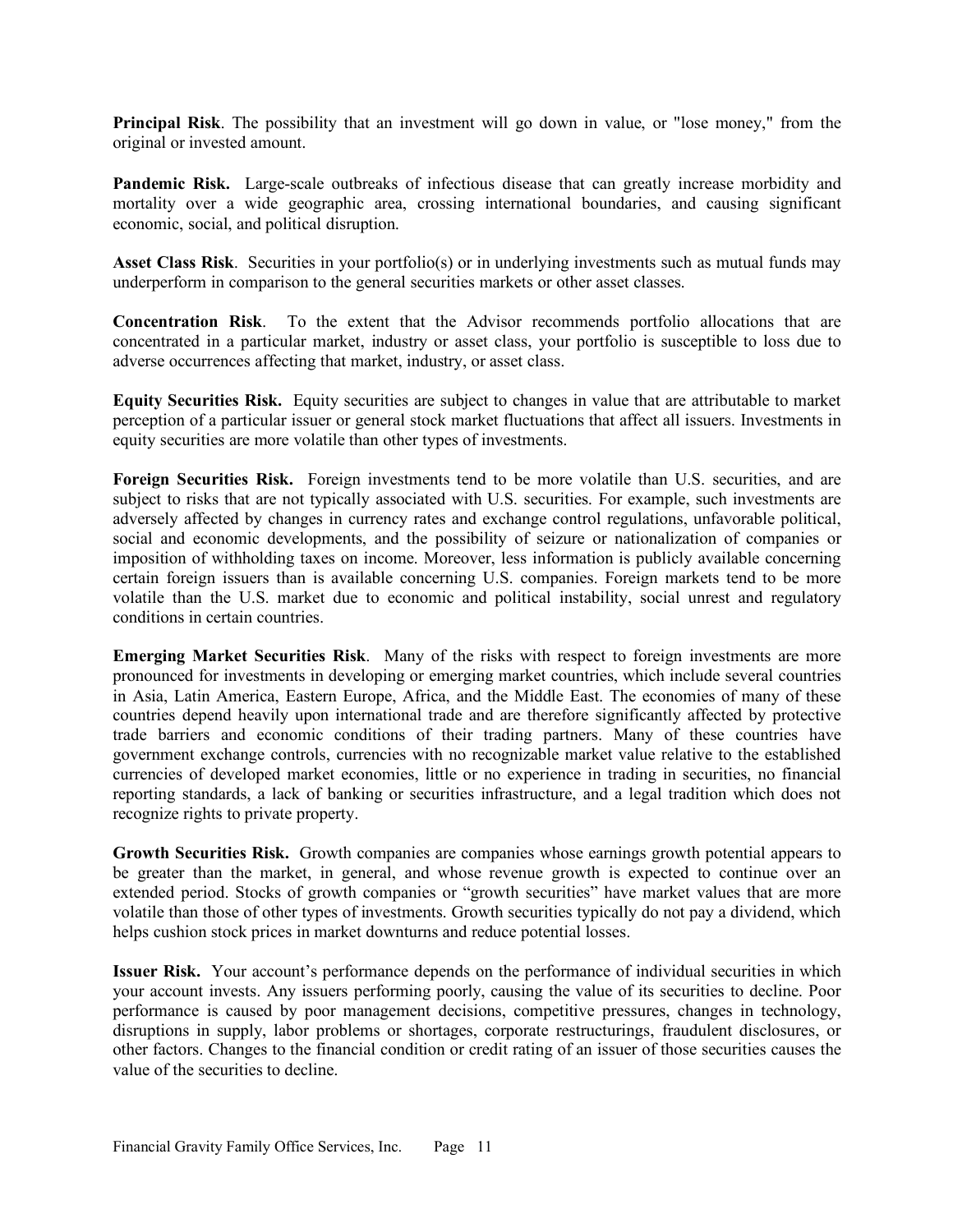**Management Risk.** The performance of your account is subject to the risk that our investment management strategy will not produce the intended results.

**Market Risk.** Your account will lose money over short periods due to short-term market movements and over longer periods during market downturns. The value of a security declines due to general market conditions, economic trends, or events that are not specifically related to the issuer of the security or to factors that affect a particular industry or industries. During a general downturn in the securities markets, multiple asset classes are negatively affected.

**Political Risk.** Government decisions can damage the value of your investments. Changes to social security, benefits law, and tax law impact your financial decisions. Any foreign investments are impacted by the decision of their local governments.

**Market Trading Risks.** Your investment account faces numerous market trading risks, including the potential lack of an active market for investments held in your account and losses from trading in secondary markets.

**Passive Investment Risk**. The Advisor uses a passive investment strategy that is not actively managed where we do not attempt to take defensive positions in declining markets.

Larger Company Securities Risk. Securities of companies with larger market capitalizations underperform securities of companies with smaller and mid-sized market capitalizations in certain economic environments. Larger, more established companies might be unable to react as quickly to new competitive challenges, such as changes in technology and consumer tastes. Some larger companies are unable to grow at rates higher than the fastest growing smaller companies, especially during extended periods of economic expansion.

**Option Trading Risk.** There are multiple risks associated with options transactions, in particular, uncovered options transactions. Investors who buy options lose the premium paid, plus commissions or any other transaction expenses. Writing options generates higher risks than buying options. Writing options involves margin trading, creating leverage risk. The seller of an option has a legal obligation to purchase or sell the underlying asset if the option is exercised, subjecting the seller to the risk of price movement of the underlying asset. The risk of writing covered call options (the seller of the option already owns the underlying asset) is limited. However, writing uncovered options is highly risky and speculative. Writing uncovered call options (the seller of the option does not own the underlying asset) can lead to unlimited losses.

**Liquidity Risk.** A security is not able to be sold at the time desired without adversely affecting the price.

**Regulatory Risk.** Changes in government regulations adversely affect the value of a security. An insufficiently regulated industry or market might also permit inappropriate practices that adversely affect an investment.

**Smaller Company Securities Risk.** Securities of companies with smaller market capitalizations, historically, tend to be more volatile and less liquid than larger company stocks. Smaller companies have no or relatively short operating histories, or be newly public companies. Some of these companies have aggressive capital structures, including high debt levels, or are involved in rapidly growing or changing industries and/or new technologies, which pose additional risks.

**Value Style Investment Risk.** Value stocks perform differently from the market as a whole and from other types of stocks. Value stocks purchased based upon the belief that a given security is out of favor.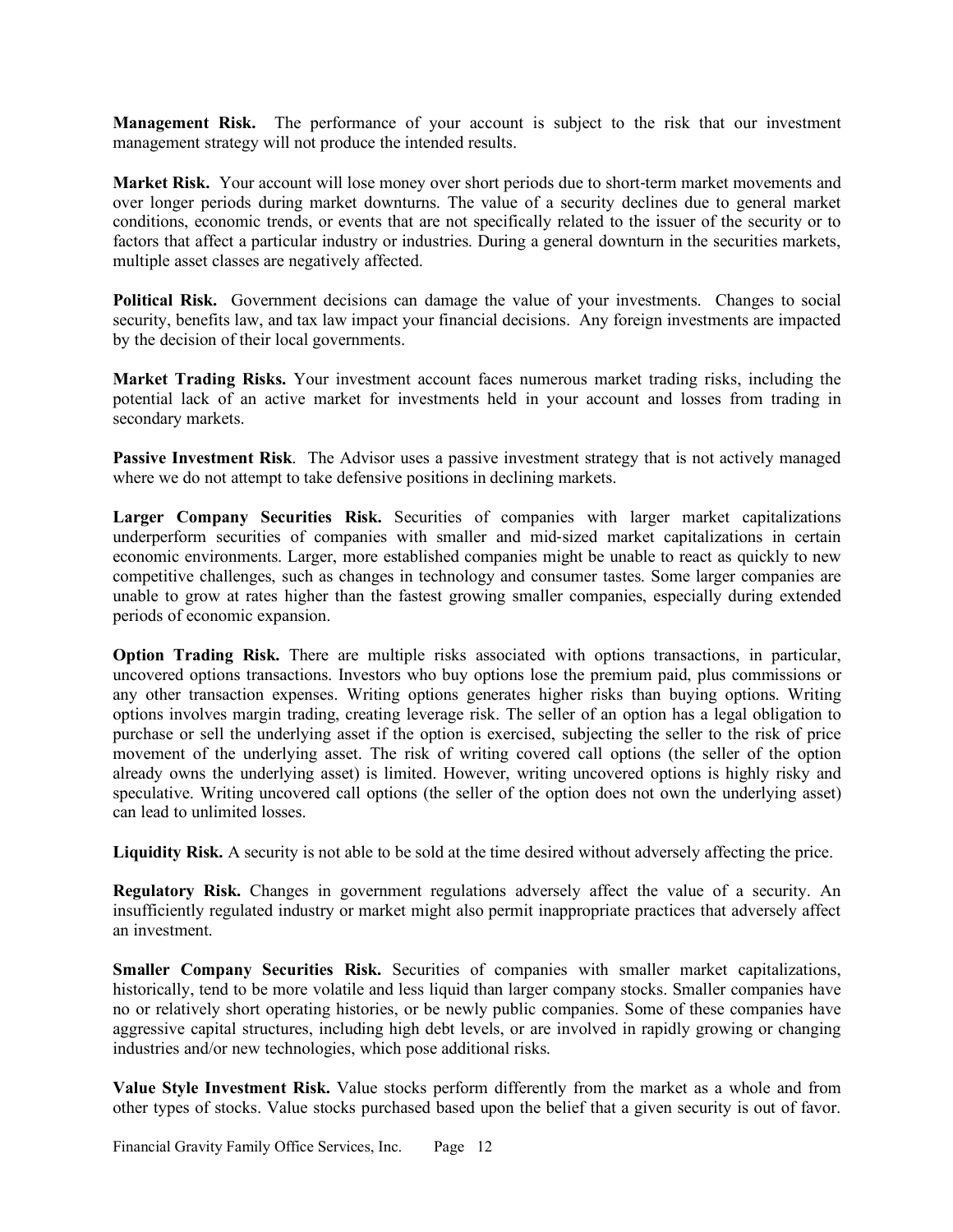Value investing seeks to identify stocks that have depressed valuations, based upon a number of factors which are thought to be temporary in nature, and to sell them at superior profits when their prices rise when the issues which caused the valuation of the stock to be depressed are resolved. While certain value stocks increase in value more quickly during periods of anticipated economic upturn, they also lose value more quickly in periods of anticipated economic downturn. Furthermore, there is a risk that the factors which caused the depressed valuations are longer term or even permanent in nature, and that there will not be any rise in value. Finally, there is the increased risk in such situations that such companies will not have sufficient resources to continue as ongoing businesses, which would result in the stock of such companies potentially becoming worthless.

**Interests in partnerships investing in real estate.** Real estate investment trusts ("REITs") allow individuals to invest in large-scale, income-producing real estate. A REIT is a company that owns and typically operates income-producing real estate or related assets. These include office buildings, shopping malls, apartments, hotels, resorts, self-storage facilities, warehouses, and mortgages or loans. Unlike other real estate companies, a REIT does not develop real estate properties to resell them. Instead, a REIT buys and develops properties primarily to operate them as part of its own investment portfolio.

Many REITs are registered with the Securities and Exchange Commission and are publicly traded on a stock exchange. These are known as publicly traded REITs. Others are registered with the Securities and Exchange Commission but are not publicly traded. These are known as non-traded REITs (also known as non-exchange traded REITs). This is one of the most important distinctions among the various kinds of REITs. Before investing in a REIT, you need to understand whether or not it is publicly traded, and how this could affect the benefits and risks to you.

There are some risks, especially with non-exchange traded REITs because they do not trade on a stock exchange, such as:

**Lack of Liquidity.** Non-traded REITs are illiquid investments. They cannot be sold readily on the open market. If you need to sell an asset to raise money quickly, you will not be able to do so with shares of a non-traded REIT.

**Share Value Transparency**. While the market price of a publicly traded REIT is readily accessible, it can be difficult to determine the value of a share of a non-traded REIT. Non-traded REITs typically do not provide an estimate of their value per share until 18 months after their offering closes. This can be years after you have made your investment. As a result, for a significant time period you will be unable to assess the value of your non-traded REIT investment and its volatility.

**Distributions Paid from Offering Proceeds and Borrowings.** Investors who are attracted to non-traded REITs is because of their relatively high dividend yields compared to those of publicly traded REITs. Unlike publicly traded REITs, however, non-traded REITs frequently pay distributions in excess of their funds from operations. To do so, they use offering proceeds and borrowings. This practice, which is typically not used by publicly traded REITs, reduces the value of the shares and the cash available to the company to purchase additional assets.

**Conflicts of Interest.** Non-traded REITs typically have an external manager instead of their own employees. This leads to potential conflicts of interests with shareholders. For example, the REIT pays the external manager significant fees based on the amount of property acquisitions and assets under management. These fee incentives likely will not necessarily align with the interests of shareholders.

**Alternative Strategy Mutual Funds.** Certain mutual funds available in the program invest primarily in alternative investments and/or strategies. Investing in alternative investments and/or strategies will not be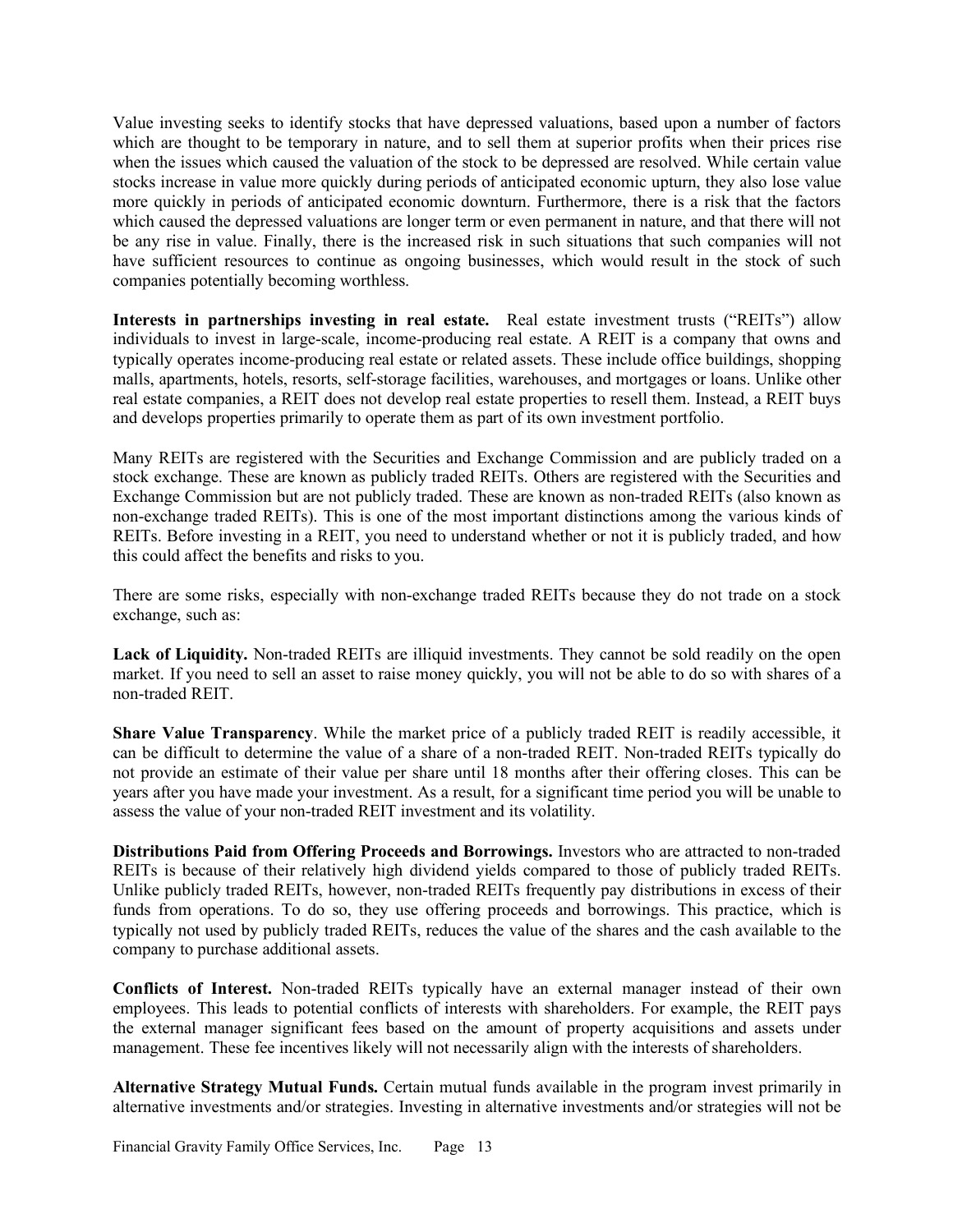suitable for all investors and involves special risks, such as risks associated with commodities, real estate, leverage, selling securities short, the use of derivatives, potential adverse market forces, regulatory changes and potential illiquidity. There are special risks associated with mutual funds that invest principally in real estate securities, such as sensitivity to changes in real estate values and interest rates and price volatility because of the fund's concentration in the real estate industry.

**Closed-End Funds.** Client should be aware that closed-end funds available within the program are not readily marketable. In an effort to provide investor liquidity, the funds offer to repurchase a certain percentage of shares at net asset value on a periodic basis. Thus, clients will be unable to liquidate all or a portion of their shares in these types of funds.

**Exchange Traded Funds (ETFs).** An ETF is an investment fund traded on stock exchanges, similar to a stock. Investing in ETFs carries the risk of capital loss. Areas of concern include the lack of transparency in portfolios, increasing complexity, high management fees, and the possibility of inadequate regulatory compliance. ETF prices may vary significantly from their underlying Net Asset Value due to market conditions, and certain Exchange Traded Funds may not track underlying benchmarks as advertised.

ETFs are also subject to the following risks: (1) an ETF's shares may trade at a market price that is above or below their net asset value; (2) the ETF may employ an investment strategy that utilizes high leverage ratios; or (3) trading of an ETF's shares may be halted or de-listed from an exchange if the listing exchange's officials deem such action appropriate. The advisor has no control over the risks taken by the underlying funds in which client's invest.

**Discount/Premium to NAV.** Generally, ETF shares trade at or near their most recent net asset value (NAV). The NAV represents the value of each share's portion of the fund's underlying assets and cash at the end of the trading day. The NAV is generally calculated at least once daily for indexed based ETFs and potentially more frequently for actively managed ETFs. However, certain inefficiencies in the markets may cause the shares to trade at a premium or discount to the NAV.

**Index Tracking Error.** This is the extent to which any ETF deviates from the index that it is set up to mimic. Managing this is a key job for the manager of the fund, and how they have performed is something for the client to look at by comparing the fund's record with the selected index in the fund documents or on the manager's website. Some asset classes, such as emerging markets, are likely to demonstrate more tracking error than others.

**Liquidity/Shutdown.** There is no guarantee that an active secondary market for an ETF will develop or continue to exist. Therefore, if a liquid secondary market ceases to exist for shares of a particular ETF, a shareholder may have no way to sell those shares. In the event that an ETF becomes very unpopular and has minimal demand, the fund can be shut down and liquidated. When the fund is liquidated shareholders are paid in cash and transaction costs and capital gains/losses can be incurred.

**Authorized Participants (APs).** One of the major parties at the center of the creation and redemption process for ETFs. They provide a large portion of liquidity in the ETF market by obtaining the underlying assets required to create a fund. Traditionally, APs are large banks such as JP Morgan Chase, Bank of America, Goldman Sachs, and Morgan Stanley, among others. If there was a credit or liquidity crisis, ETFs bear the risk of failure due to the potential non-participation of their APs.

When a client invests in ETFs, the client indirectly pays its proportionate share of any fees and expenses of those funds (management fees, etc.). Therefore, in some funds, clients may incur high expenses. In addition, the client's overall portfolio may be affected by losses of an underlying fund and the level of risk arising from the investment practices of an underlying fund (such as the use of derivatives).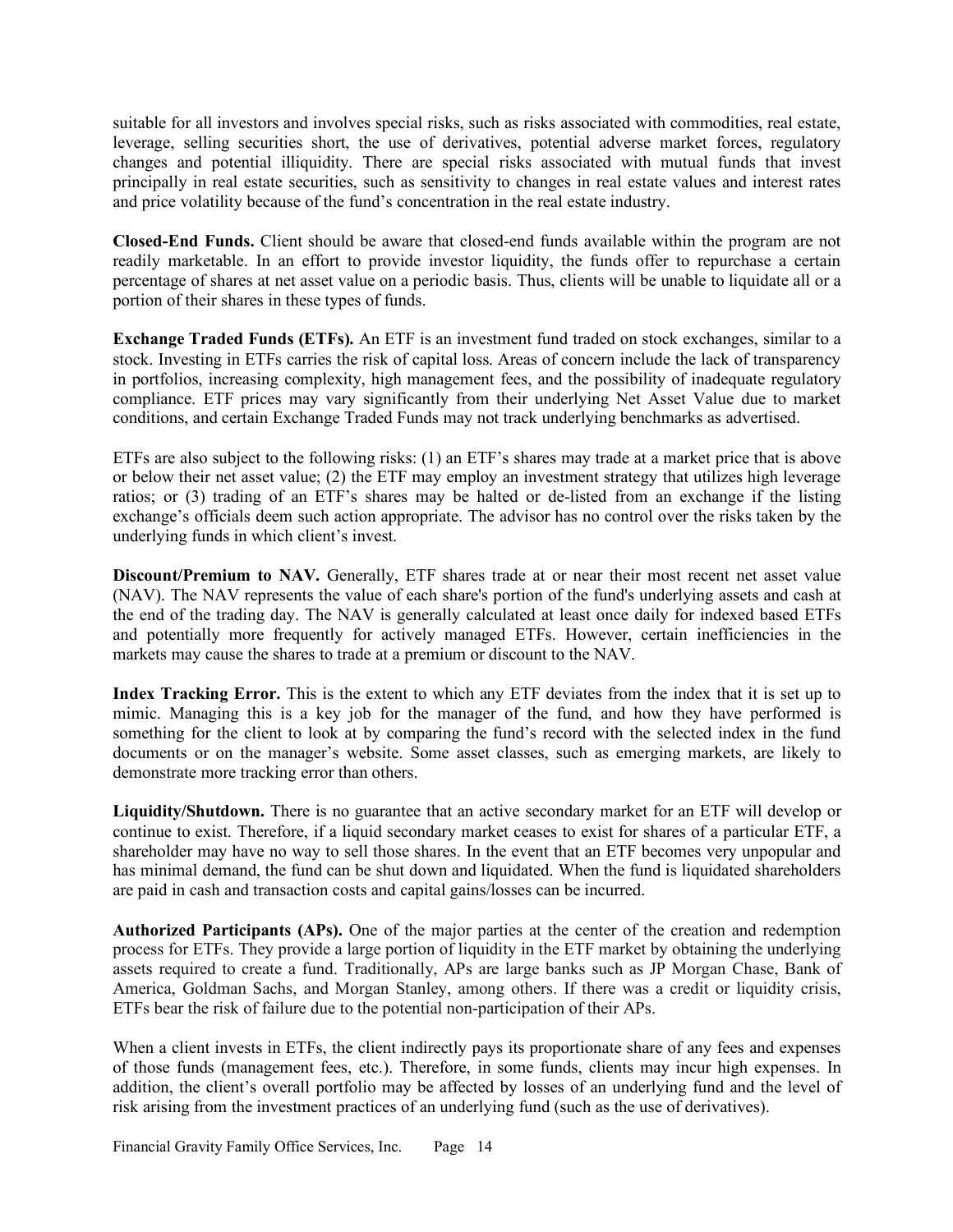**Exchange-Traded Notes (ETNs).** An ETN is a senior unsecured debt obligation designed to track the total return of an underlying market index or other benchmark. ETNs are be linked to a variety of assets, for example, commodity futures, foreign currency and equities. ETNs are similar to ETFs in that they are listed on an exchange and can be bought or sold throughout the trading day. However, an ETN is not a mutual fund and does not have a net asset value; the ETN trades at the prevailing market price. Some of the more common risks of an ETN are as follows. The repayment of the principal, interest (if any), and the payment of any returns at maturity or upon redemption are dependent upon the ETN issuer's ability to pay. In addition, the trading price of the ETN in the secondary market is adversely impacted if the issuer's credit rating is downgraded. The index or asset class for performance replication in an ETN may or may not be concentrated in a specific sector, asset class or country and therefore carry specific risks.

**Leveraged and Inverse ETFs, ETNs and Mutual Funds**. Leveraged ETFs, ETNs and mutual funds, sometimes labeled "ultra" or "2x" for example, are designed to provide a multiple of the underlying index's return, typically on a daily basis. Inverse products are designed to provide the opposite of the return of the underlying index, typically on a daily basis. These products are different from and can be riskier than traditional ETFs, ETNs and mutual funds. Although these products are designed to provide returns that generally correspond to the underlying index, they are not able to exactly replicate the performance of the index because of fund expenses and other factors. This is referred to as tracking error. Continual re-setting of returns within the product add to the underlying costs and increase the tracking error. As a result, this prevents these products from achieving their investment objective. In addition, compounding of the returns can produce a divergence from the underlying index over time, in particular for leveraged products. In highly volatile markets with large positive and negative swings, return distortions are magnified over time. Because of these distortions, these products should be actively monitored, as frequently as daily, and are not appropriate as an intermediate or long-term holding. To accomplish their objectives, these products use a range of strategies, including swaps, futures contracts and other derivatives. These products are diversified and can be based on commodities or currencies. These products have higher expense ratios and be less tax-efficient than more traditional ETFs, ETNs and mutual funds.

**Options.** Certain types of option trading are permitted in order to generate income or hedge a security held in the program account; namely, the selling (writing) of covered call options or the purchasing of put options on a security held in the program account. Client should be aware that the use of options involves additional risks. The risks of covered call writing include the potential for the market to rise sharply. In such cases, the security is called away and the program account will no longer hold the security. The risk of buying long puts is limited to the loss of the premium paid for the purchase of the put if the option is not exercised or otherwise sold by the program account.

**Structured Products.** Structured products are securities derived from another asset, such as a security or a basket of securities, an index, a commodity, a debt issuance, or a foreign currency. Structured products frequently limit the upside participation in the reference asset. Structured products are senior unsecured debt of the issuing bank and subject to the credit risk associated with that issuer. This credit risk exists whether or not the investment held in the account offers principal protection. The creditworthiness of the issuer does not affect or enhance the likely performance of the investment other than the ability of the issuer to meet its obligations. Any payments due at maturity are dependent on the issuer's ability to pay. In addition, the trading price of the security in the secondary market, if there is one, is adversely impacted if the issuer's credit rating is downgraded. Some structured products offer full protection of the principal invested, others offer only partial or no protection. Investors are sacrificing a higher yield to obtain the principal guarantee. In addition, the principal guarantee relates to nominal principal and does not offer inflation protection. An investor in a structured product never has a claim on the underlying investment, whether a security, zero coupon bond, or option. There is little or no secondary market for the securities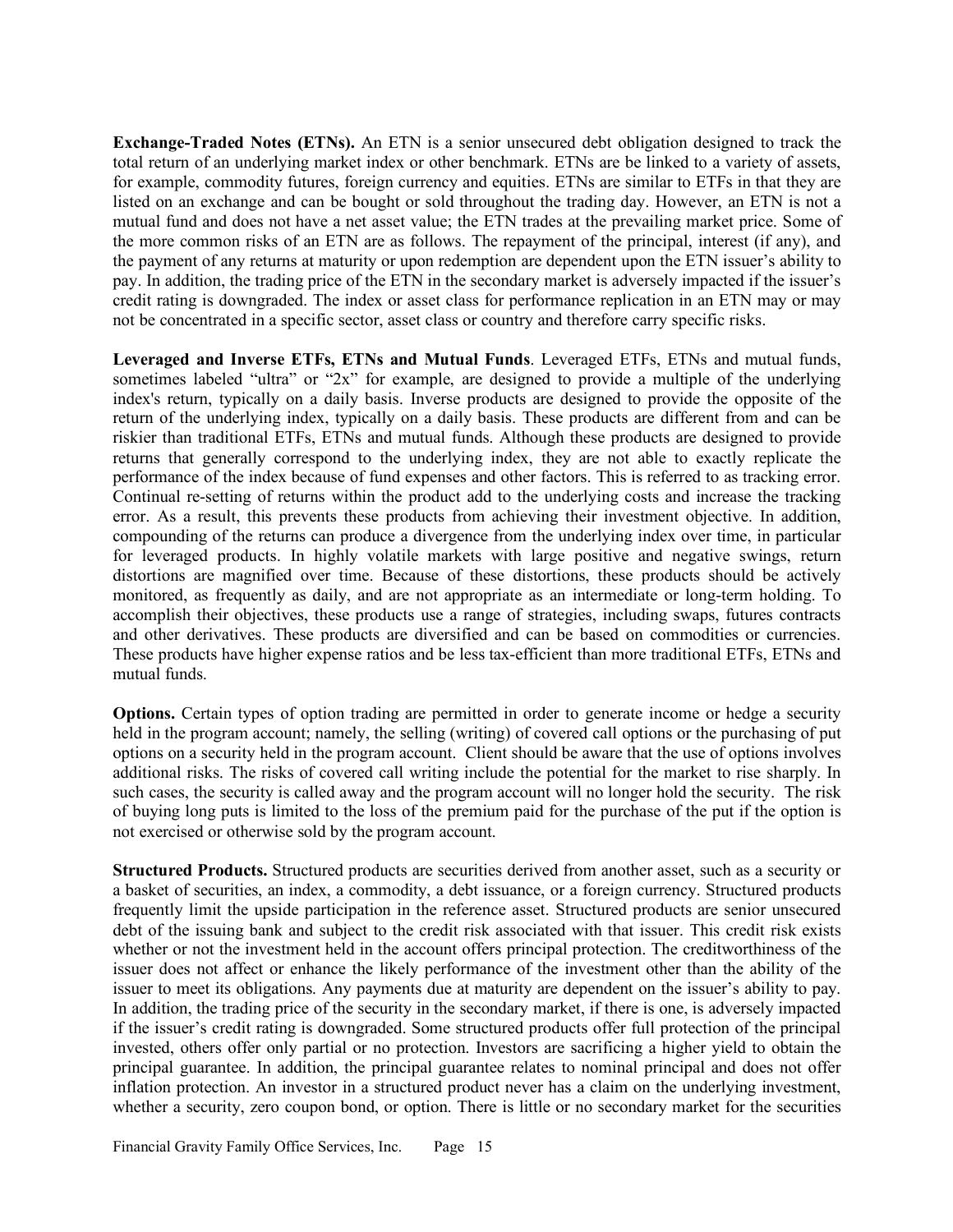and information regarding independent market pricing for the securities will be limited. This is true even if the product has a ticker symbol or has been approved for listing on an exchange. Tax treatment of structured products is different from other investments held in the account (e.g., income is taxed as ordinary income even though payment is not received until maturity). Structured CDs that are insured by the FDIC are subject to applicable FDIC limits.

**Variable Annuities.** If you purchase a variable annuity that is part of a program, you will receive a prospectus and need to rely solely on the disclosure contained in the prospectus with respect to the terms and conditions of the variable annuity. You need to also be aware that certain riders purchased with a variable annuity limit the investment options and the ability to manage the subaccounts.

If you are investing in a variable annuity through a tax advantaged retirement plan (such as a  $401(k)$  plan or an IRA), you will get no additional tax advantage from the variable annuity. Under these circumstances, consider buying a variable annuity only if it makes sense because of the annuity's other features, such as lifetime income payments and death protection. The tax rules that apply to variable annuities can be complicated—before investing, you will want to consult a tax adviser about the tax consequences to you of investing in a variable annuity.

Variable annuities are designed to be long-term investments, to meet retirement and other long-range goals. Variable annuities are not suitable for meeting short-term goals because substantial taxes and insurance company charges apply if you withdraw your money early. Variable annuities also involve investment risks, just as mutual funds do.

**Oil and Gas Interest Risks.** Oil and gas drilling companies face substantial price risk due to the highly volatile relationship between supply of oil and gas and demand for energy. On a grand economic scale, price risk can increase with the presence of more competition, lower-quality oil and gas, adverse weather conditions in the drilling region, increased government regulations or the availability of energy substitutions. Price reductions in the oil and gas sector result in less profitability on drilling and the potential for companies to end operations.

**Geological Risks.** Another prevalent risk in oil and gas drilling is the limitation of geological information available to energy companies. Because it is impossible to know what is under the surface prior to drilling, oil and gas companies are operating only on information available from nearby sites. This could result in unsuccessful drilling, which equates to wasted capital resources for the drilling company.

**Cost Risks.** The greatest risk inherent to oil and gas drilling is the immense cost associated with ongoing operations. Companies need expensive equipment for hauling, storage and drilling, an extensive workforce, fuel for transportation, and costly insurance to cover any mishaps that could arise on site. To cover these expenses, oil and gas drilling companies must either tap into capital reserves, raise additional capital from investors or borrow from other financing outlets. Each of these funding sources has costs that increase the total operational expenses a drilling company must take on.

It is important to note that no methodology or investment strategy is guaranteed to be successful or profitable. Investing in securities involves the risk of loss that clients should be prepared to bear.

## **Item 9 Disciplinary Information**

Clients need to be aware that the Advisor has had any legal or disciplinary events, currently or in the past.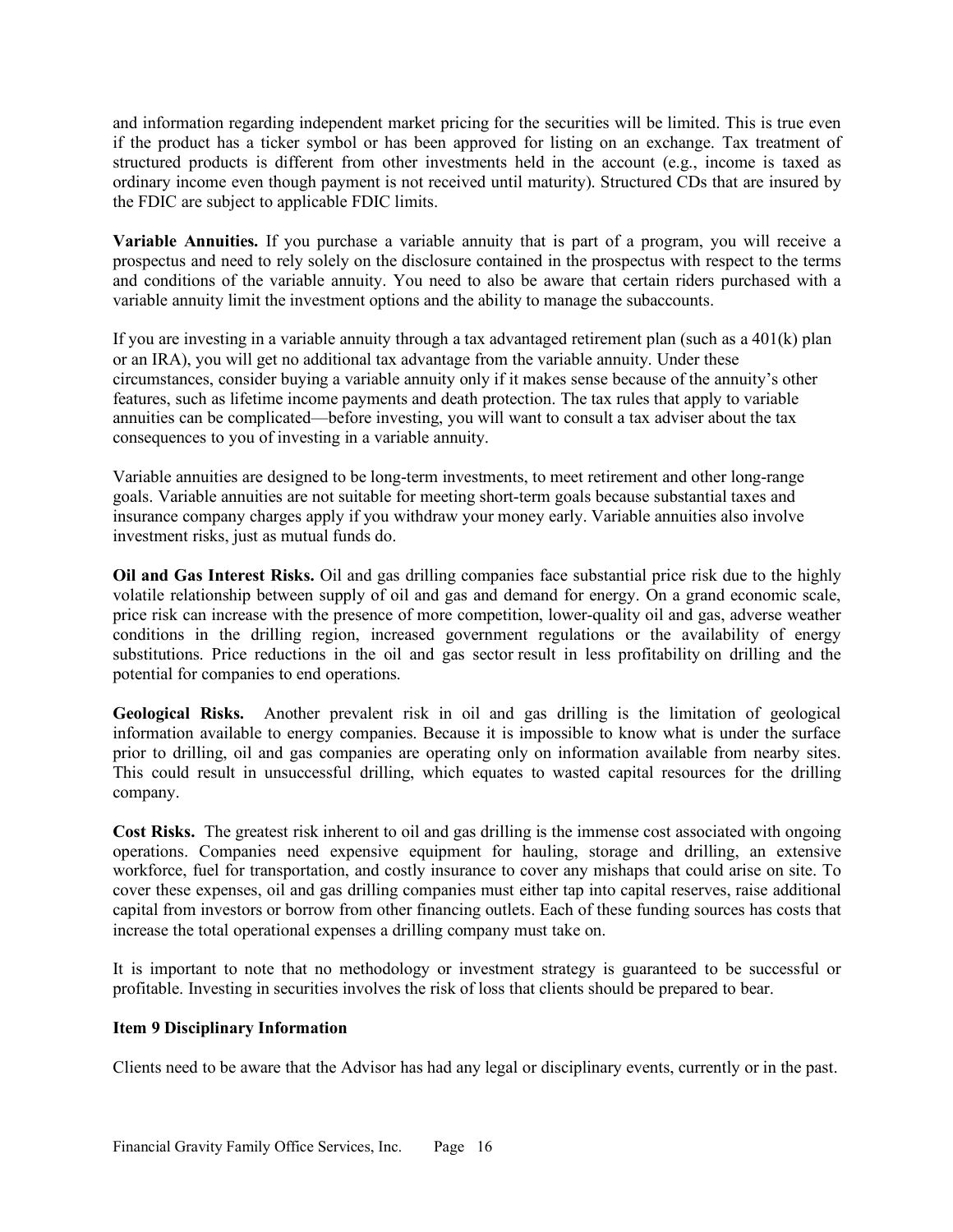The Advisor and its advisory personnel value the trust you place in us. As we advise all Clients, we encourage you to perform the requisite due diligence on any advisor or service provider in which you partner. Our backgrounds are on the Investment Adviser Public Disclosure website at http://adviserinfo.sec.gov. To review the firm information contained in ADV Part 1, select the option for Investment Adviser Firm and enter CRD #316024 in the field labeled "Firm IARD/CRD Number". This will provide access to Form ADV Parts 1 and 2. Item 11 of the ADV Part 1 lists legal and disciplinary questions. You may also research the background of Scott C. Winters and Mark J. Williams by selecting the Investment Adviser Representative and entering Scott C. Winters Individual CRD #2598188 and Mark J. Williams Individual CRD #4061842 in the field labeled "Individual CRD Number".

# **Item 10 Other Financial Industry Activities and Affiliations A. Broker-Dealer or Representative Registration**

The Advisor is not a broker-dealer nor are any of its management persons registered representatives of a broker-dealer.

# **B. Futures or Commodity Registration**

The Advisor does not have an application pending as a futures commission merchant, commodity pool operator, or a commodity trading advisor, or as an associated person of the foregoing entities.

# **C. Material Relationships Maintained by this Advisory Business and Conflicts of Interest**

Scott C. Winters, John D. Pollock, Mark J. Williams, and Bryce A. Hamilton all Investment Advisor Representatives of the Advisor are also owners of Financial Gravity Companies, Inc. ("FGCO"), the parent company of the Advisor and Sofo Investment, Inc. and MPath Advisor Resources. FGCO offers partner programs, tax planning, wealth and risk management, and business consulting solutions, as well as financial advisory services. FGCO serves customers in the United States. FGCO is the parent company of Sofos Investment, Inc. ("Sofos") a turnkey asset management program ("TAMP") that some clients of the Advisor will be referred to for management of the assets in the portfolio. This presents a conflict of interest. A conflict of interest exists because the owners of the Advisor are also the owners of FGCO. As such, they will receive compensation from both entities for the services provided to clients. Therefore, there is an advantage for the Advisor to refer clients to Sofos for the additional compensation they will receive. Clients of the Advisor always have the right to accept or refuse the recommendation of the Advisor. In recommending an investment advisor to clients, the Investment Advisor Representatives of the Advisor will always act in the client's best interest under their fiduciary duty.

Mr. Winters is the CEO and board member for Financial Gravity Companies, a publicly traded financial services company since July 2019. He spends approximately 100 hours/month on this activity.

Mr. Pollock spends approximately 100+ hours/month as the CEO of MPATH Advisor Resources and 40+ hours/month as a Tax Master within the Tax Master Network helping to onboard new representatives and run tax plans. He is also a Board Member for Financial Gravity Companies, a publicly traded financial services company and spends approximately 10 hours/month on this activity.

Mr. Williams spends approximately 10% of his time on activities related to the Financial Gravity Companies.

Mr. Hamilton spends approximately 10% of his time on activities related to the Financial Gravity Companies.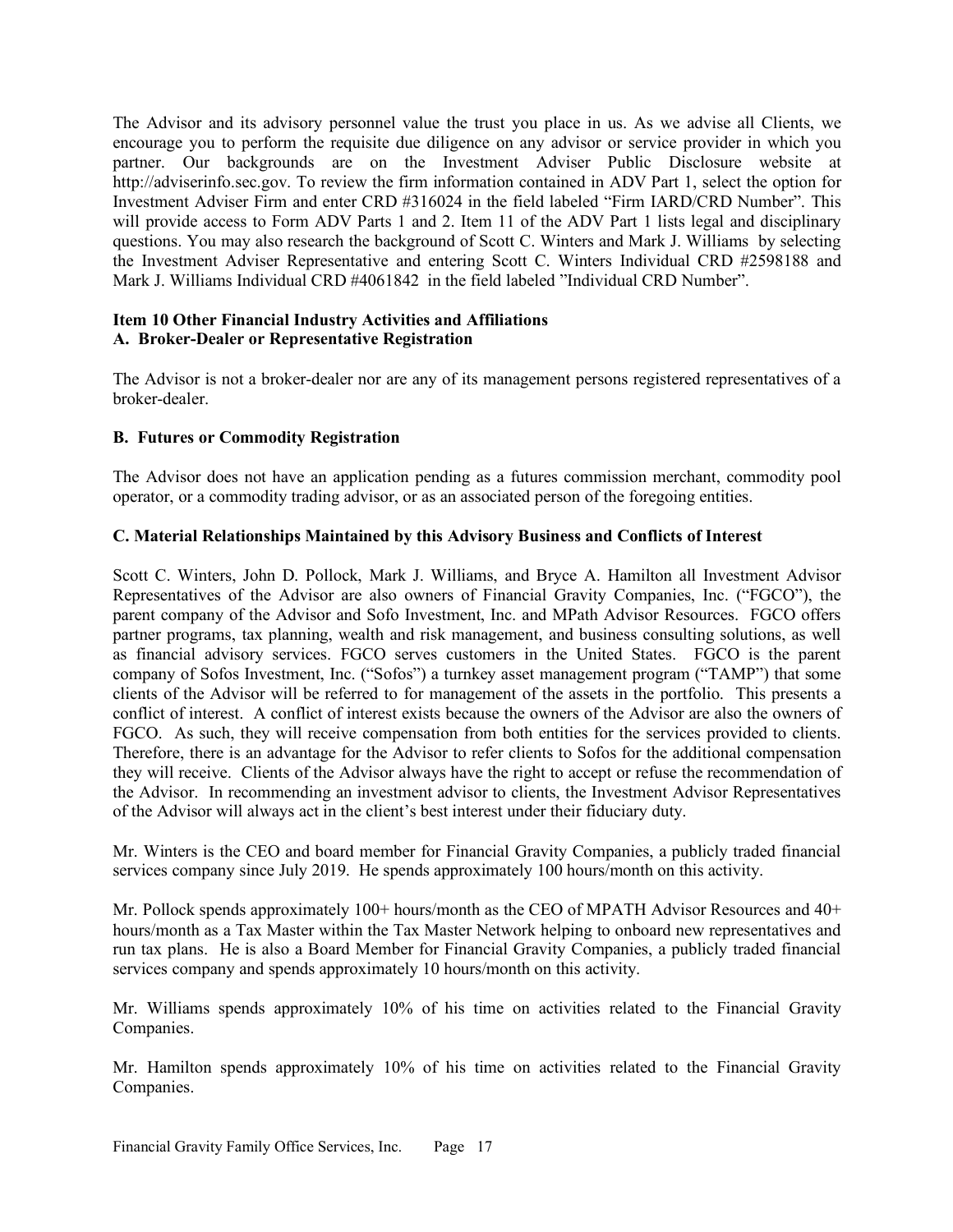Certain Investment Advisor Representatives for the Advisor are also licensed and registered as insurance agents to sell life, accident and other lines of insurance for MPath Advisor Resources. Therefore, they will be able to purchase insurance products for any client in need of such services and will receive separate, yet typical compensation in the form of commissions for the purchase of insurance products. This creates a conflict of interest. A conflict of interest exists because the Investment Advisor Representative can recommend products for which he can receive additional compensation, i.e. insurance. Clients always have the right to decide whether to purchase insurance recommended by the Investment Advisor Representative and if they do purchase insurance, clients have the right to decide from whom to purchase insurance. In recommending an insurance product, the Investment Advisor Representative will always act in the client's best interest under his fiduciary duty. Clients are not obligated to use the Advisor or its representatives for insurance product services. Investment Advisor Representatives will spend approximately 5% of their time on insurance related activities.

# **D. Recommendation or Selection of Other Investment Advisers and Conflicts of Interest**

The Advisor recommends investment advisors for some of our clients. Both the affiliated and unaffiliated investment advisor that the Advisor recommends to clients are required to be registered as an investment advisor. Before recommending a sub-advisor to a client, the Advisor will first ensure that the sub-advisor is appropriately registered and/or notice-filed, or exempt from registration within your state of residence. As referenced in Item 4 of this Brochure, each firm is compensated for their respective services by the client through a portion of the asset-based fee that is assessed. The Advisor has an incentive to recommend one sub-advisor over another if less favorable compensation or service arrangements were to be offered to the Advisor by another sub-advisor. The Advisor has a fiduciary duty to act in our client's best interest at all times and will do so when recommending a sub-advisor to our clients.

Additionally, there is the potential for clients' fees assessed via these engagements to be higher than had a client obtained them directly from the sub-advisor or the client were able to purchase similar underlying investments on their own. Clients are encouraged to review the sub-advisor's Brochure which will include all of the services offered and a description of the models offered by the sub-advisor and their stated fees prior to the engagement. Clients have the right to purchase recommended or similar investments through their own provider. It should be noted that certain sub-advisors and/or underlying investments may not be available to self-directed investors or at the same cost.

Clients also need to be aware that one of the sub-advisors they may be referred to is Sofos Investments, Inc. which is an affiliated company with the Advisor. For more detail see Item 4 and Item 10 above.

# **Item 11 Code of Ethics, Participation or Interest in Client Transactions and Personal Trading A. Code of Ethics Description**

The Advisor is registered with the SEC and maintains a Code of Ethics pursuant to SEC rule 204A-1. The Advisor has adopted a Code of Ethics that sets forth the basic policies of ethical conduct for all managers, officers, and employees of the adviser. In addition, the Code of Ethics governs personal trading by each employee of the Advisor deemed to be an Access Person and is intended to ensure that securities transactions effected by Access Persons of the Advisor are conducted in a manner that avoids any conflict of interest between such persons and clients of the adviser or its affiliates. The Advisor collects and maintains records of securities holdings and securities transactions effected by Access Persons. These records are reviewed to identify and resolve conflicts of interest. The Advisor maintains a code of ethics and they will provide a copy to any client or prospective client upon request.

# **B. Investment Recommendations Involving a Material Financial Interest and Conflicts of Interest**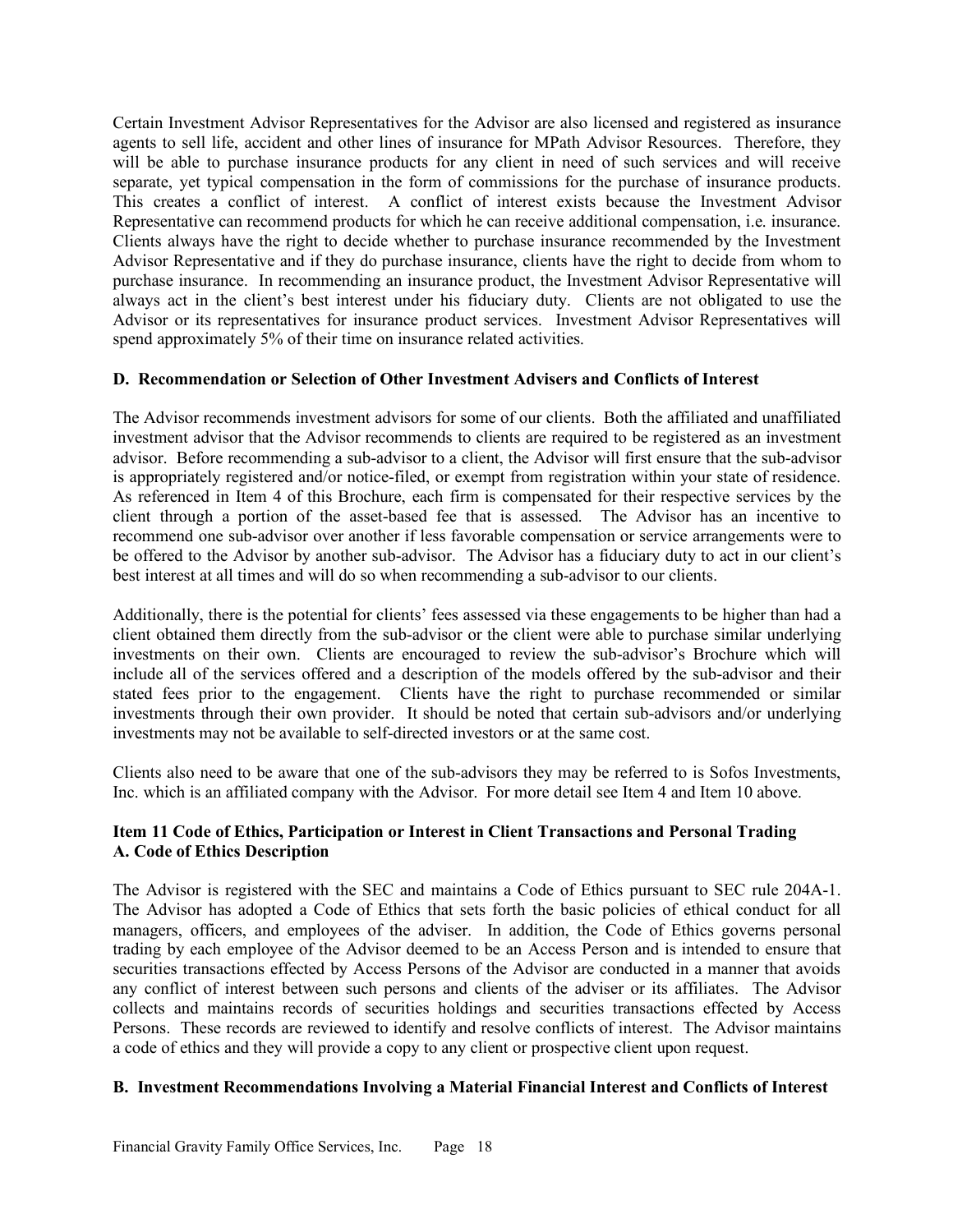Other than what has been described in this Brochure, the Advisor does not currently have any other material financial interest involving its recommendations to clients.

## **C. Advisory Firm Purchase of Same Securities Recommended to Clients and Conflicts of Interest**

The Advisor and/or its investment advisory representatives from time to time purchase or sell products that they recommend to clients. This practice presents a conflict where, because of the information the Adviser has, the Adviser or its related person are in a position to trade in a manner that adversely affect clients (e.g. place their own trades before or after client trades are executed in order to benefit from any price movements due to the clients' trades). In addition to affecting the Adviser's or its related person's objectivity, these practices by the Adviser or its related person also harm clients by adversely affecting the price at which the clients' trades are executed. To mitigate this conflict, the Advisor and/or its investment advisory representatives have a fiduciary duty to put the interests of their clients ahead of their own. The Adviser has adopted the following procedures in an effort to minimize such conflicts: The Adviser requires its related persons/access persons to preclear all transactions in their personal accounts with the Chief Compliance Officer, Kaili Winters, who may deny permission to execute the transaction if such transaction will have any adverse economic impact on one of its clients. All of the Adviser's related persons are required to disclose their securities transactions on a quarterly basis and holdings on an annual basis. All of the Adviser's related persons are also required to provide broker confirmations of each transaction in which they engage and a monthly certification of such transactions. Trading in employee accounts will be reviewed by the Chief Compliance Officer and compared with transactions for the client accounts. Also, the investment advisory representatives are required to adhere to the Advisor's Code of Ethics as outlined above in Item 11A.

# **D. Client Securities Recommendations or Trades and Concurrent Advisory Firm Securities Transactions and Conflicts of Interest**

See the response to Item 11C above.

# **Item 12 Brokerage Practices A. Factors Used to Select Broker-Dealers for Client Transactions**

If requested by the client, the Advisor will suggest brokers or dealers to be used based on execution and custodial services offered, cost, quality of service and industry reputation. The Advisor will consider factors such as commission price, speed and quality of execution, client management tools, and convenience of access for both the Advisor and client in making its suggestion.

## **Research and Other Soft Dollar Benefits.**

The Advisor does not receive research or other products or services other than execution from a brokerdealer or third party as a result of client securities transactions.

# **Brokerage for Client Referrals.**

The Advisor does not receive client referrals from any broker-dealer or third party as a result of the firm recommending that broker-dealer to clients.

# **Directed Brokerage.**

The Advisor does not recommend, request or require that a client direct it to execute transactions through a specified broker-dealer.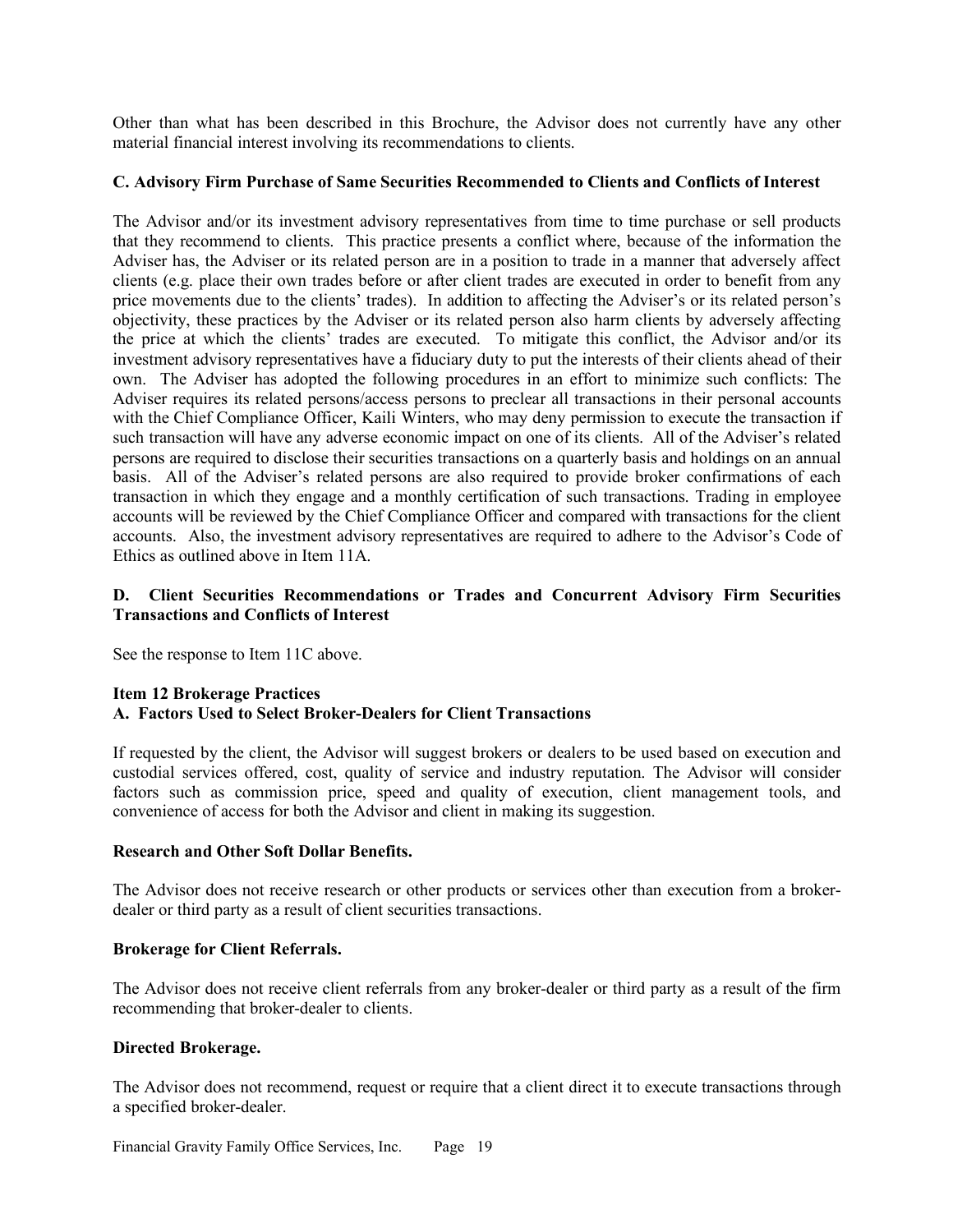## **If the firm permits a client to direct brokerage, describe your practice.**

The Advisor will allow clients to direct brokerage at the firm's sole discretion. Clients need to be aware that if they direct the Advisor to a particular broker-dealer for execution the Advisor will be unable to achieve most favorable execution of client transactions. Directing brokerage costs clients more money than if the Advisor were to execute transactions at the broker-dealer where it has an established relationship. The client pays higher brokerage commissions because the Advisor is not able to aggregate orders to reduce transaction costs or the client receives less favorable prices.

# **B. Aggregating Securities Transactions for Client Accounts**

The Advisor combines orders into block trades when more than one account is participating in the trade. This blocking or bunching technique must be equitable and potentially advantageous for each such account (e.g. for the purposes of reducing brokerage commissions or obtaining a more favorable execution price). Block trading is performed when it is consistent with the duty to seek best execution and is consistent with the terms of Advisor's investment advisory agreements. Equity trades are blocked based upon fairness to client, both in the participation of their account, and in the allocation of orders for the accounts of more than one client. Allocations of all orders are performed in a timely and efficient manner. All managed accounts participating in a block execution receive the same execution price (average share price) for the securities purchased or sold in a trading day. Any portion of an order that remains unfilled at the end of a given day will be rewritten on the following day as a new order with a new daily average price to be determined at the end of the following day. Due to the low liquidity of certain securities, broker availability can be limited. Open orders are worked until they are completely filled, which can span the course of several days. If an order is filled in its entirety, securities purchased in the aggregated transaction will be allocated among the accounts participating in the trade in accordance with the allocation statement. If an order is partially filled, the securities will be allocated pro rata based on the allocation statement. The Advisor could allocate trades in a different manner than indicated on the allocation statement (non-pro rata) only if all managed accounts receive fair and equitable treatment.

## **Item 13 Review of Accounts**

**A. Indicate whether your firm periodically reviews client accounts or financial plans. If you do, describe the frequency and nature of the review and the titles of the supervised persons who conduct the review.**

Investment advisory client accounts are monitored on an ongoing basis. Financial Plans, once prepared and delivered to the client are not reviewed again unless the client requests a financial plan be updated. Client accounts (and/or financial plans) are reviewed by the Investment Advisor Representative working with the client and Kaili Winters, Chief Compliance Officer will oversee the annual reviews of each Investment Advisor Representative. The nature of the review is to determine if the client account is still in line with the client's stated objectives.

The client is encouraged to notify the Advisor and Investment Advisor Representative if changes occur in his/her personal financial situation that might materially affect his/her investment plan.

# **B. If the firm reviews client accounts on other than a periodic basis, describe the factors that trigger a review.**

See the response to Item 13A. above.

# **C. Describe the content and indicate the frequency of regular reports the firm provides to clients regarding their accounts. State whether these reports are written.**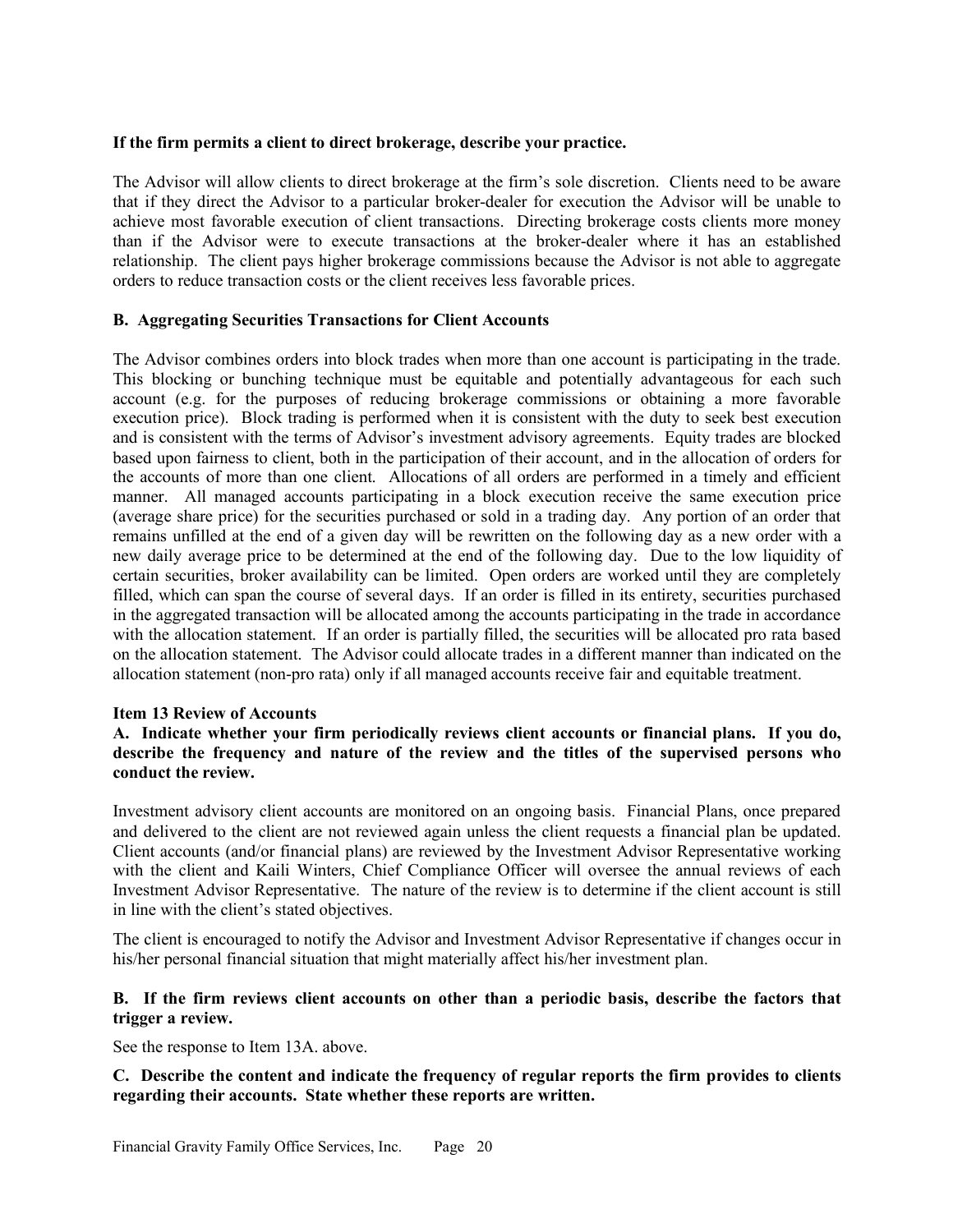The client will receive written statements no less than monthly from the custodian. In addition, the client will receive other supporting reports from mutual funds, asset managers, trust companies or other custodians, insurance companies, broker-dealers and others who are involved with client accounts.

The Advisor does not provide written reports to clients.

#### **Item 14 Client Referrals and Other Compensation**

# **A. Economic Benefits Provided to the Advisory Firm From External Sources and Conflicts of Interest**

Other than what has been described in this Brochure, the Advisor does not currently have any such arrangements.

## **B. Advisory Firm Payments for Client Referrals**

The Advisor does not currently have any such arrangements therefore this question is not applicable.

### **Item 15 Custody**

Under federal regulations, the Advisor is deemed to have custody of client assets if you authorize us to instruct the qualified custodian to deduct our advisory fees directly from your account. The qualified custodian utilized by the Advisor maintains actual custody of your assets. The client will receive written statements no less than monthly from the custodian. The custodian will send a monthly statement to the client. The Advisor encourages clients to carefully review/compare their account statements for any inaccuracies. Any discrepancies should be immediately brought to the firm's attention.

#### **Item 16 Investment Discretion**

The Advisor has discretion over the selection and amount of securities to be bought or sold in client accounts without obtaining prior consent or approval from the client for each transaction. However, these purchases or sales will be subject to specified investment objectives, guidelines, or limitations previously set forth by the client and agreed to by the Advisor.

Discretionary authority will only be provided upon full disclosure to the client. The granting of such authority will be evidenced by the client's execution of an Investment Advisory Agreement containing all applicable limitations to such authority. All discretionary trades made by the Advisor will be in accordance with each client's investment objectives and goals.

## **Item 17 Voting Client Securities**

The Advisor will not vote, nor advise clients how to vote, proxies for securities held in client accounts. The client clearly keeps the authority and responsibility for the voting of these proxies. Also, the Advisor cannot give any advice or take any action with respect to the voting of these proxies. The client and Advisor agree to this by contract. Clients will receive proxy solicitations from their custodian and/or transfer agent.

### **Item 18 Financial Information A. Balance Sheet**

The Advisor does not require or solicit prepayment of more than \$1,200 in fees per client, six months or more in advance, therefore a Balance Sheet is not included with this Brochure.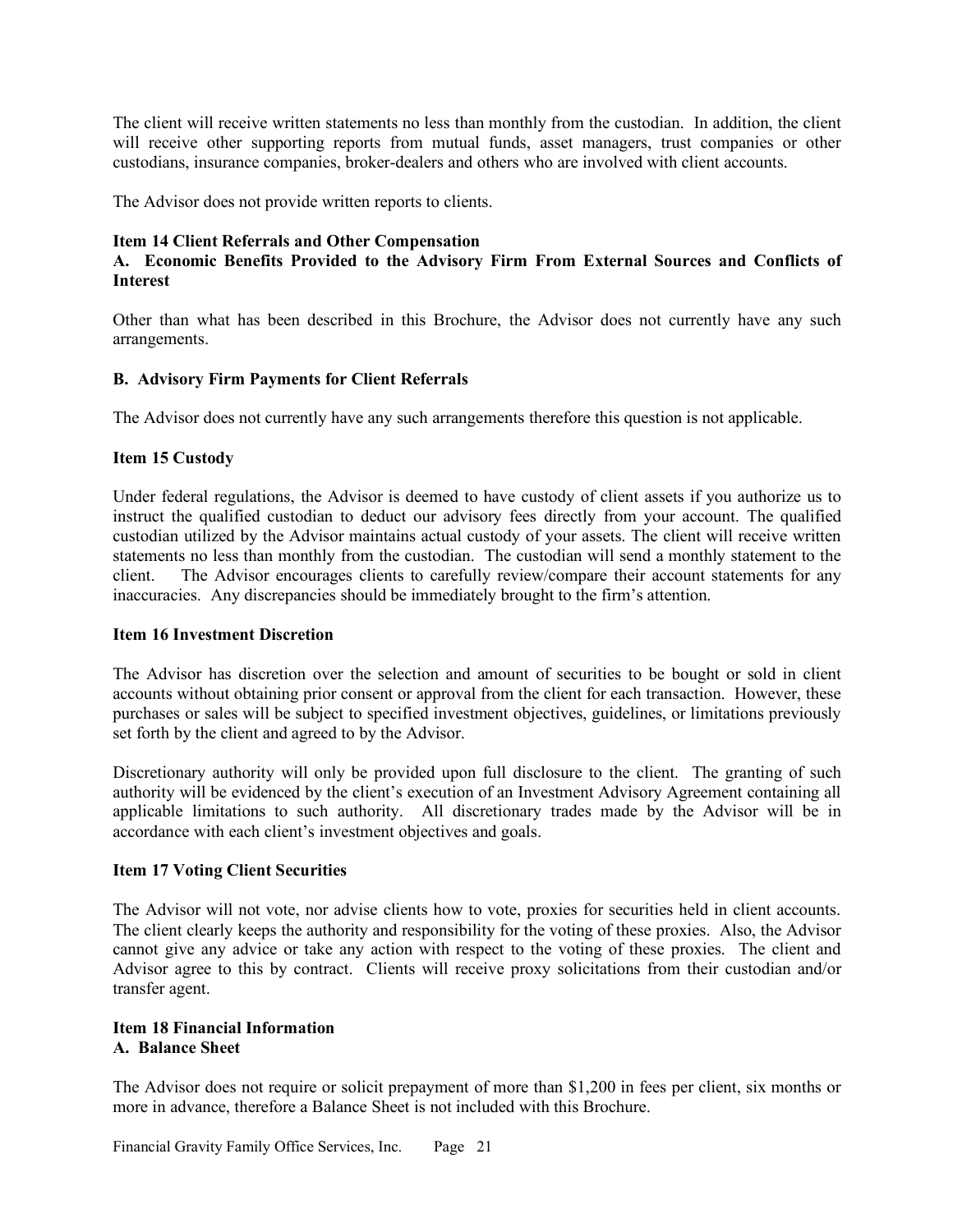# **B. Financial Conditions Reasonably Likely to Impair Advisory Firm's Ability to Meet Commitments to Clients**

The Advisor has discretionary authority over client accounts and is not aware of any financial condition that will likely impair its ability to meet contractual commitments to clients. If Advisor does become aware of any such financial condition, this brochure will be updated and clients will be notified.

## **C**. **Bankruptcy Petitions During the Past Ten Years**

Not applicable to the Advisor.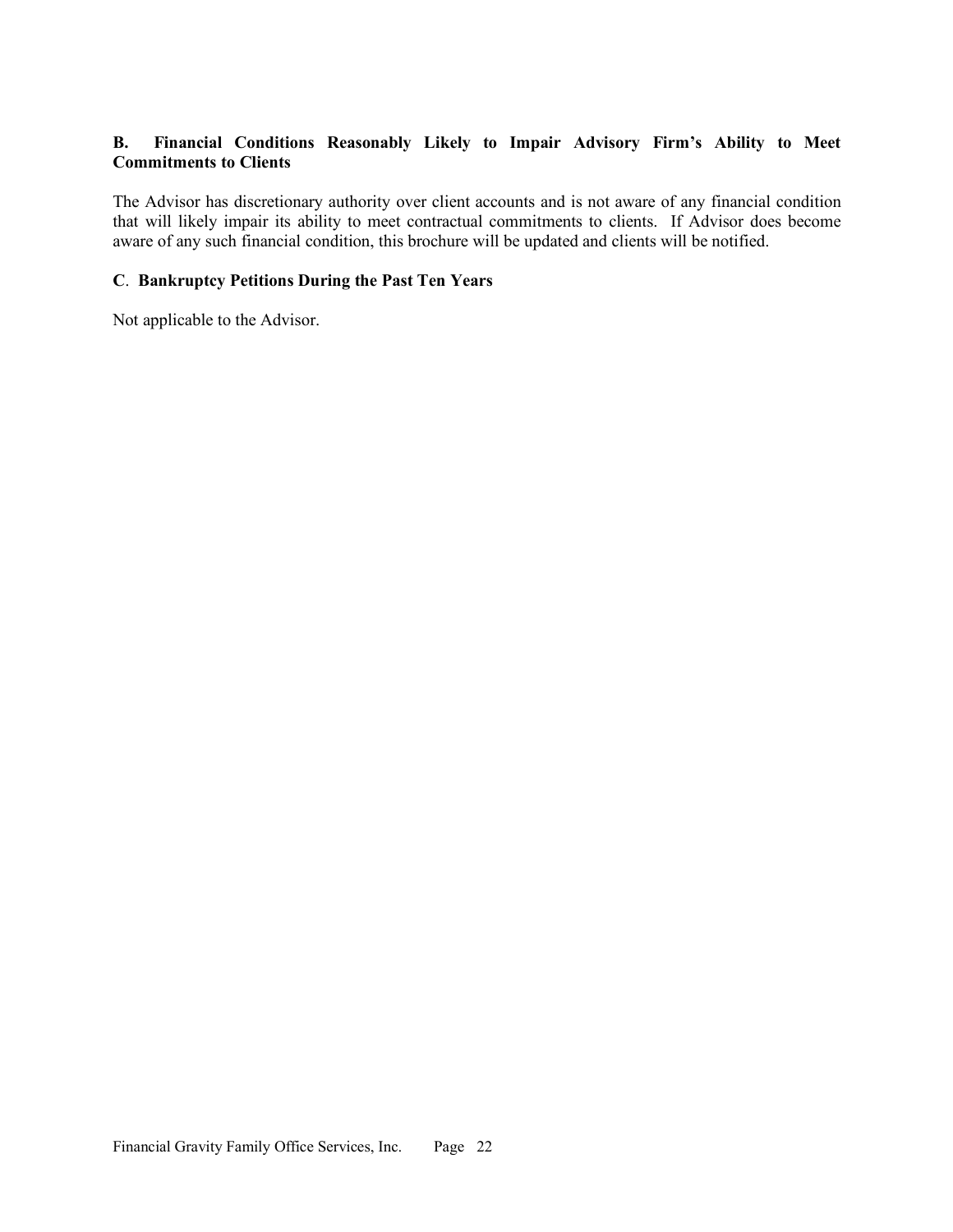## **Privacy Policy**

## Financial Gravity Family Office Services, Inc.

## Effective: August 3, 2021

### **Our Commitment to You**

Financial Gravity Family Office Services, Inc. ("Advisor") is committed to safeguarding the use of your personal information that we have as your Investment Advisor. Advisor (referred to as "we", "our" and "us" throughout this notice) protects the security and confidentiality of the personal information we have and make efforts to ensure that such information is used for proper business purposes in connection with the management or servicing of your account. Our relationship with you is our most important asset. We understand that you have entrusted us with your private information, and we do everything we can to maintain that trust.

We do not sell your non-public personal information to anyone. Nor does the Advisor provide such information to others except for discrete and proper business purposes in connection with the servicing and management of your account as discussed below.

Details of our approach to privacy and how your personal non-public information is collected and used are set forth in this privacy policy.

### **The Information We Collect About You**

You typically provide personal information when you complete the paperwork required to become our Client. This information includes the following:

| Driver's License number                                                              | Date of Birth          |
|--------------------------------------------------------------------------------------|------------------------|
| Social security or taxpayer identification number                                    | Assets and liabilities |
| Name, address and phone number(s)                                                    | Income and expenses    |
| $E$ -mail address $(es)$                                                             | Investment activity    |
| Account information (including other institutions)   Investment experience and goals |                        |
|                                                                                      |                        |

In addition, we collect non-public information about you from the following sources:

- Information we receive on Brokerage Agreements, Managed Account Agreements and other Subscription and Account Opening Documents;
- Information we receive in the course of establishing a customer relationship including, but not limited to, applications, forms, investment questionnaires;
- Information about your transactions with us or others

# **Information about You That Advisor Shares**

The Advisor works to provide products and services that benefit our customers. We share non-public personal information with non-affiliated third parties (such as brokers and custodians) as necessary for us to provide agreed services and products to you consistent with applicable law. We also disclose nonpublic personal information to other financial institutions with whom we have joint business arrangements for proper business purposes in connection with the management or servicing of your